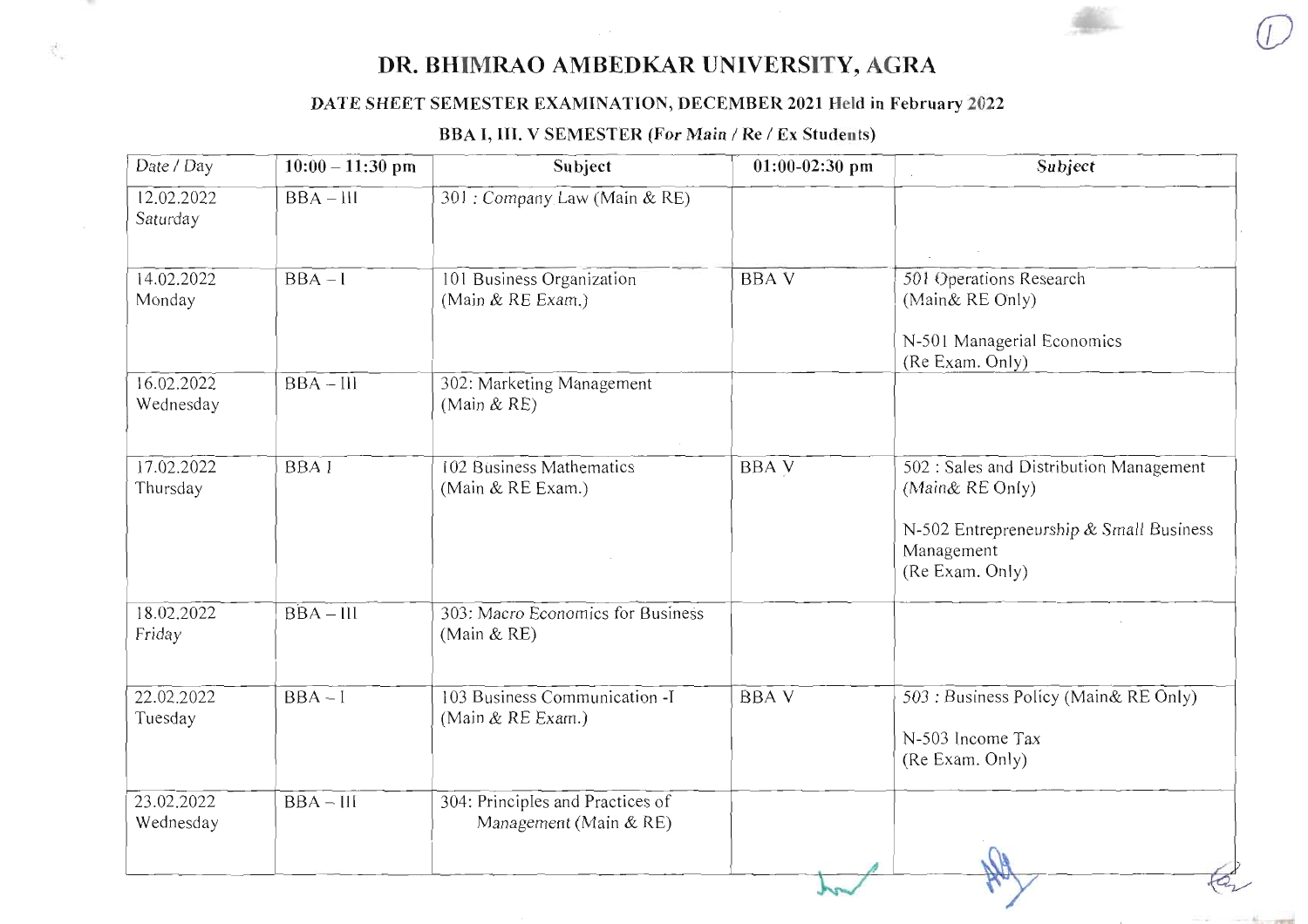| 24.02.2022 | $BBA-I$        | 104 Fundamentals of Computer & | <b>BBA V</b> | 504 : Entrepreneurship & Business    |
|------------|----------------|--------------------------------|--------------|--------------------------------------|
| Thursday   |                | Information Technology         |              | Management (Main& RE Only)           |
|            |                | (Main $&$ RE Exam.)            |              |                                      |
|            |                |                                |              | N-504 Cost and Management Accounting |
|            |                |                                |              | (Re Exam. Only)                      |
| 25.02.2022 | $BBA - III$    | 305: Organizational Behaviour  |              |                                      |
| Friday     |                | (Main $&RE$ )                  |              |                                      |
|            |                |                                |              |                                      |
|            |                |                                |              |                                      |
| 26.02.2022 | $BBA-I$        | 105 Fundamentals of Accounting | <b>BBA V</b> | N-505 Industrial Law                 |
| Saturday   |                | (Main & RE Exam.)              |              | (Re Exam. Only)                      |
|            |                |                                |              |                                      |
| 28.02.2022 | <b>BBA III</b> | 306: Management Accounting     | <b>BBAV</b>  | N-506 Fundamentals of Computer       |
| Monday     |                | (Main $&RE$ )                  |              | (Re Exam. Only)                      |
|            |                |                                |              |                                      |
|            |                |                                |              |                                      |
|            |                |                                |              |                                      |
| 02.03.2022 | $BBA-I$        | 106 Business Environment       |              |                                      |
| Wednesday  |                | (Main & RE Exam.)              |              |                                      |
|            |                |                                |              |                                      |
|            |                |                                |              |                                      |

 $\sim$ 

**THE ATT** 

 $\frac{1}{2}$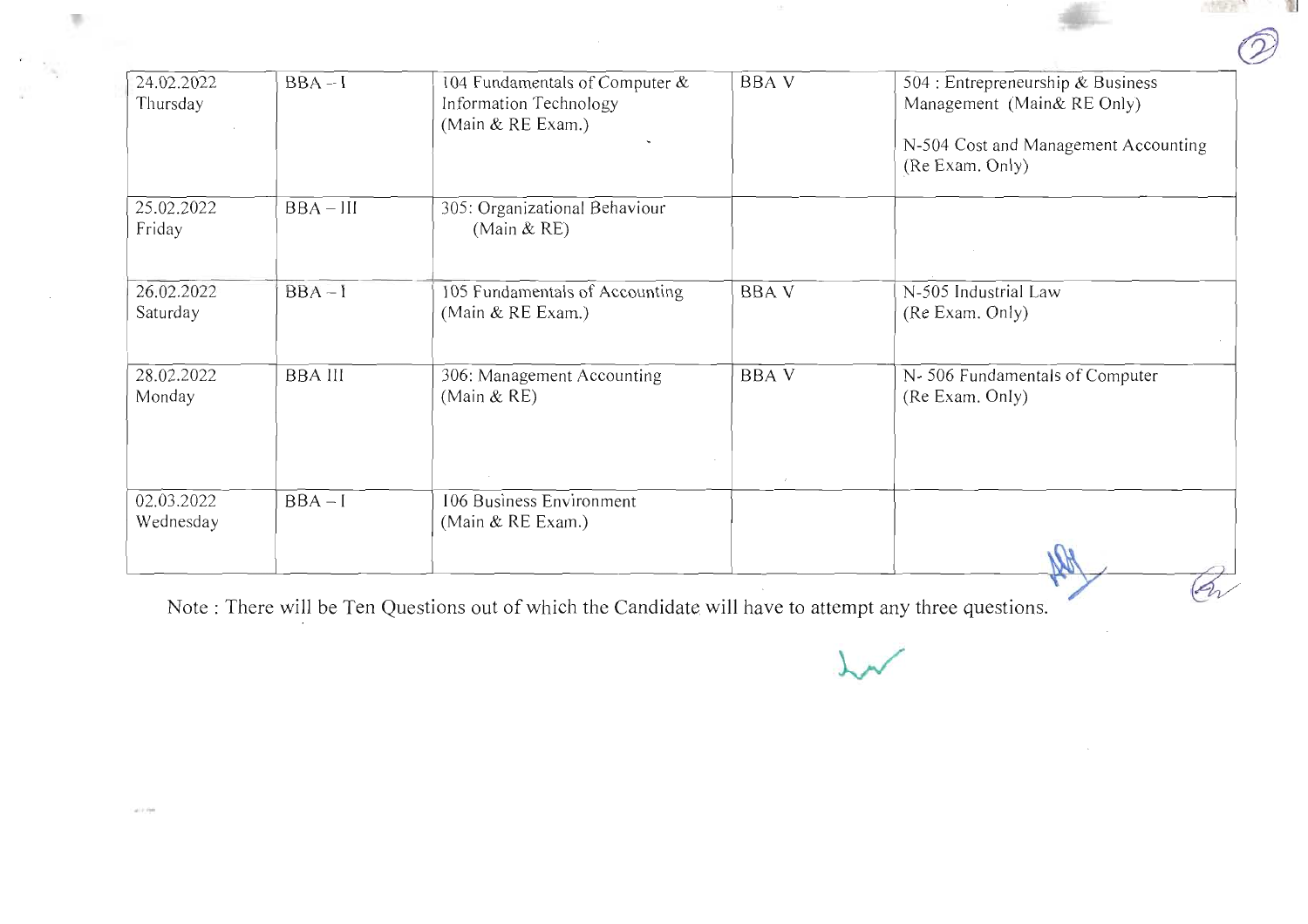DR. BHIMRAO AMBEDKAR UNIVERSITY, AGRA DATE SHEET SEMESTER EXAMINATION, DECEMBER 2021 Held in February 2022<br>B.Sc (Ag) 1, III. V & VII SEMESTER (For Main and RE.)

| Day/Date                | $10:00 - 11:30$ am | Subject                                                                                                                                                  | $01:00-02:30$ pm | Subject                                                                                                                                                                         |
|-------------------------|--------------------|----------------------------------------------------------------------------------------------------------------------------------------------------------|------------------|---------------------------------------------------------------------------------------------------------------------------------------------------------------------------------|
| 12.02.2022<br>Saturday  | $B.Sc (Ag)-I$      | Ag.101: Fundamental of Agronomy<br>(New Course)                                                                                                          | $B.Sc.(Ag.)-V$   | AG-501 : Rainfed and Dry Land<br>Agricultural (New Course)                                                                                                                      |
|                         |                    | C-1 : English : Structural & Spoken English<br>(RE Exam. Only)                                                                                           |                  | C-1 : Plant Breeding: Intro. To Plant<br>Biotechnology<br>(RE Exam. Cnly)                                                                                                       |
| 14.02.2022<br>Monday    | $B.Sc.(Ag.)-III$   | Ag. 301: Crop. Production Technology-I<br>(Kharif/Crops (New Course)<br>C-1 : Agronomy : Cereal, Millets & Pulse<br>(Field Kharif Crops) (Re Exam. Only) | $B.Sc.(Ag.)-VII$ | C-1 : Plant Breeding & Genetics -<br>Principles of Seed Production<br>Technology (Main & RE)                                                                                    |
| 16.02.2022<br>Wednesday | $B.Sc (Ag)-I$      | Ag. 102: Fundamental of Genetics<br>(New Course)<br>C-2 : Agronomy ; Principles of Crop<br>Production<br>(RE Exam. Only)                                 | $B.Sc.(Ag.)-V$   | AG-502 : Crop Improvement - I (Kharif<br>Crops) (New Course)<br>C-2 : AH&D (Art & Dairying -Milk &<br>Milk Processing)<br>(RE Exam. Only)                                       |
| 17.02.2022<br>Thursday  | $B.Sc.(Ag.)-III$   | Ag. 303 : Fundamental of Plant Breeding<br>(New Course)<br>$C-2$ : Plant breeding & Genetics - Principles<br>of Plant Br. (RE Exam. Only)                | $B.Sc.(Ag.)-VII$ | C-2 : A.H.& Dairying-Dairy Products<br>Technology<br>(Main & RE)                                                                                                                |
| 18.02.2022<br>Friday    | $B.Sc (Ag)-I$      | Ag.103 : Fundamental of Soil Science<br>(New Course)<br>C-3 : Agri Chem. & Soil Science-<br>Fundamental of Soil Science<br>(RE Exam. Only)               | $B.Sc.(Ag.)-V$   | AG-503 : Pests of Crops and Stored<br>Grain and Their Management (New<br>Course)<br>C-3 : Horticulture : Post Harvest<br>management of Fruits and Vegetables<br>(RE Exam. Only) |
|                         |                    |                                                                                                                                                          |                  |                                                                                                                                                                                 |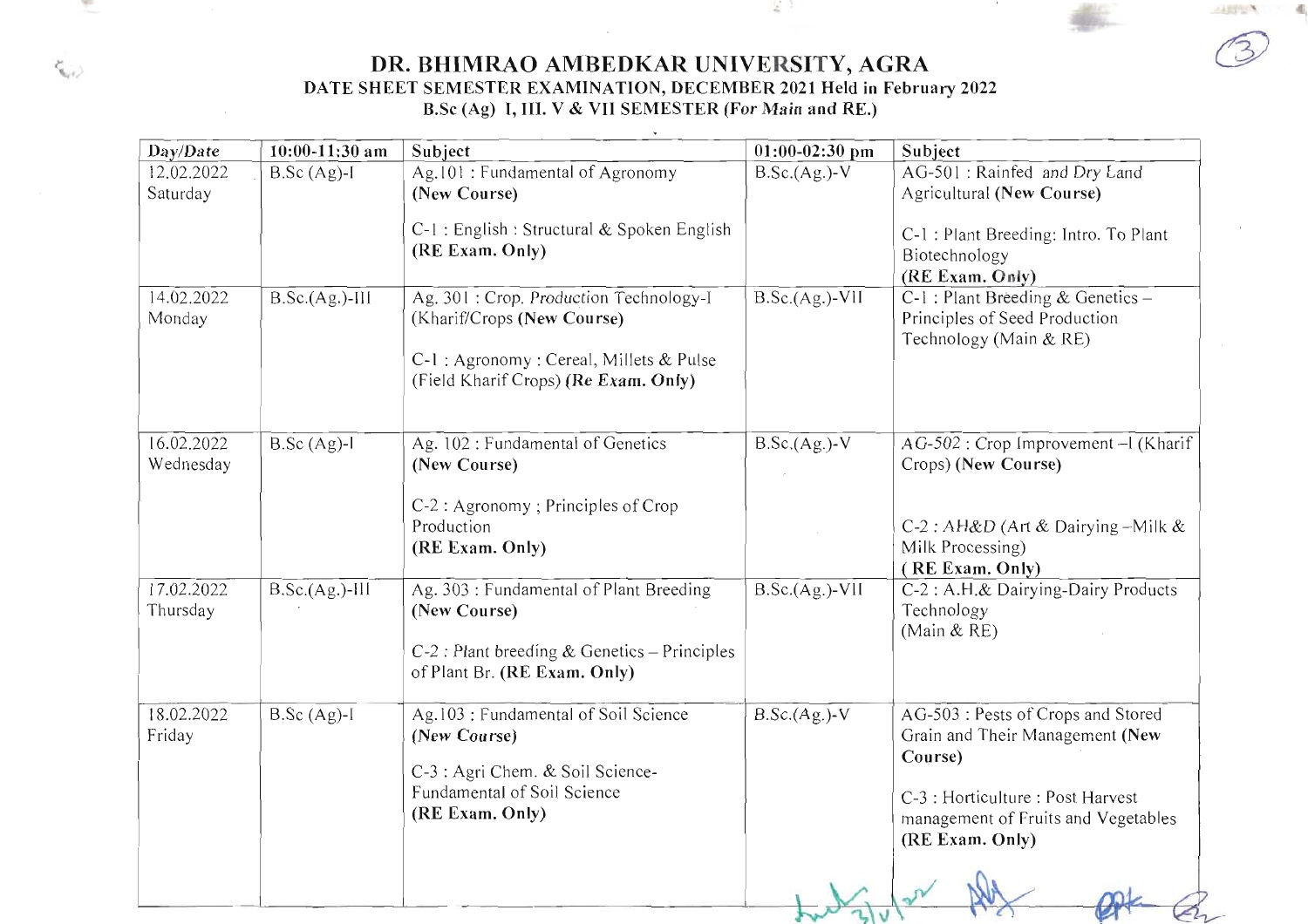| 22.02.2022<br>Tuesday   | $B.Sc.(Ag.)-III$ | Ag. 304 : Agricultural Microbiology<br>(New Course)<br>C-3 : Agril Engg - Farm Power Machinery<br>(RE Exam. Only)                                           | $B.Sc.(Ag.)-VII$ | C-3 : Agril. Engg : Post Harvest<br>Engineering<br>(Main $&RE$ )                                                                                                                |
|-------------------------|------------------|-------------------------------------------------------------------------------------------------------------------------------------------------------------|------------------|---------------------------------------------------------------------------------------------------------------------------------------------------------------------------------|
| 23.02.2022<br>Wednesday | $B.Sc (Ag)-I$    | Ag.104 : Fundamental of Horticulture<br>(New Course)<br>$C-4$ : Plant Breeding & Genetics -<br>Fundamentals of Genetics<br>(RE Exam. Only)                  | $B.Sc.(Ag.)-V$   | AG-504 : Agricultural Marketing Trade<br>& Prices (New Course)<br>C-4 : Agril zool & Entomology : Crop<br>Pests & Integrated Pest management<br>(RE Exam. Only)                 |
| 24.02.2022<br>Thursday  | $B.Sc.(Ag.)-III$ | Ag. 305: Agricultural Finance and<br>Corporation ((New Course)<br>C-4 : Soil cons – Environmental Sci. agro<br>Ecology (Re Exam. Only)                      | $B.Sc.(Ag.)-V11$ | C-4 : Agronomy: Farming Systems &<br>Sustainable Agriculture<br>(Main $&RE$ )                                                                                                   |
| 25.02.2022<br>Friday    | $B.Sc (Ag)-l$    | Ag, 105 : Rural Sociology and Educational<br>Psychology<br>(New Course)<br>C-5 : Agri Stat & Maths : Elementary Stats<br>& Applied Maths<br>(RE Exam. Only) | $B.Sc.(Ag.)-V$   | AG-505 : Protected Cultivation and<br>Secondary Agricultural (New Course)<br>C-5 : Agronomy : Weed Management<br>(RE Exam. Only)                                                |
| 26.02.2022<br>Saturday  | $B.Sc.(Ag.)-III$ | Ag. 306: Farm Machinery and Power<br>(New Course)<br>C-5 : Agril Economics - Ag. Marketing,<br>Export $\&$ o-op (RE Exam. Only)                             | $B.Sc.(Ag.)-V11$ | C-5 : Agril. Economics - Agriculture<br>Finance, business Management &<br>Trade<br>(Main & RE)                                                                                  |
| 28.02.2022<br>Monday    | $B.Sc (Ag)-l$    | Ag. 106 : Introduction to Forestry<br>(New Course)<br>C-6 : Soil conservation : Agricultural<br>Meteorology (RE Exam. Only)                                 | $B.Sc.(Ag.)-V$   | AG-506 : Diseases of Field and<br>Horticultural Crops and Their<br>Management. (New Course)<br>$C-6$ : Plant Pathology – Crop Diseases<br>& their Management<br>(RE Exam. Only) |
| 02.03.2022<br>Wednesday | $B.Sc.(Ag.)-III$ | Ag. 307: Principals of Integrated Disease<br>Management ((New Course<br>C-6 : Horticulture : Vegetable Production<br>(Re Exam. Only)                        | $B.Sc.(Ag.)-VII$ | C-6 : Agril Extn: Communication,<br>Diffusion of Agriculture Innovation<br>(Main $&RE$ )                                                                                        |

 $\sim$ 

 $\sim 10^6$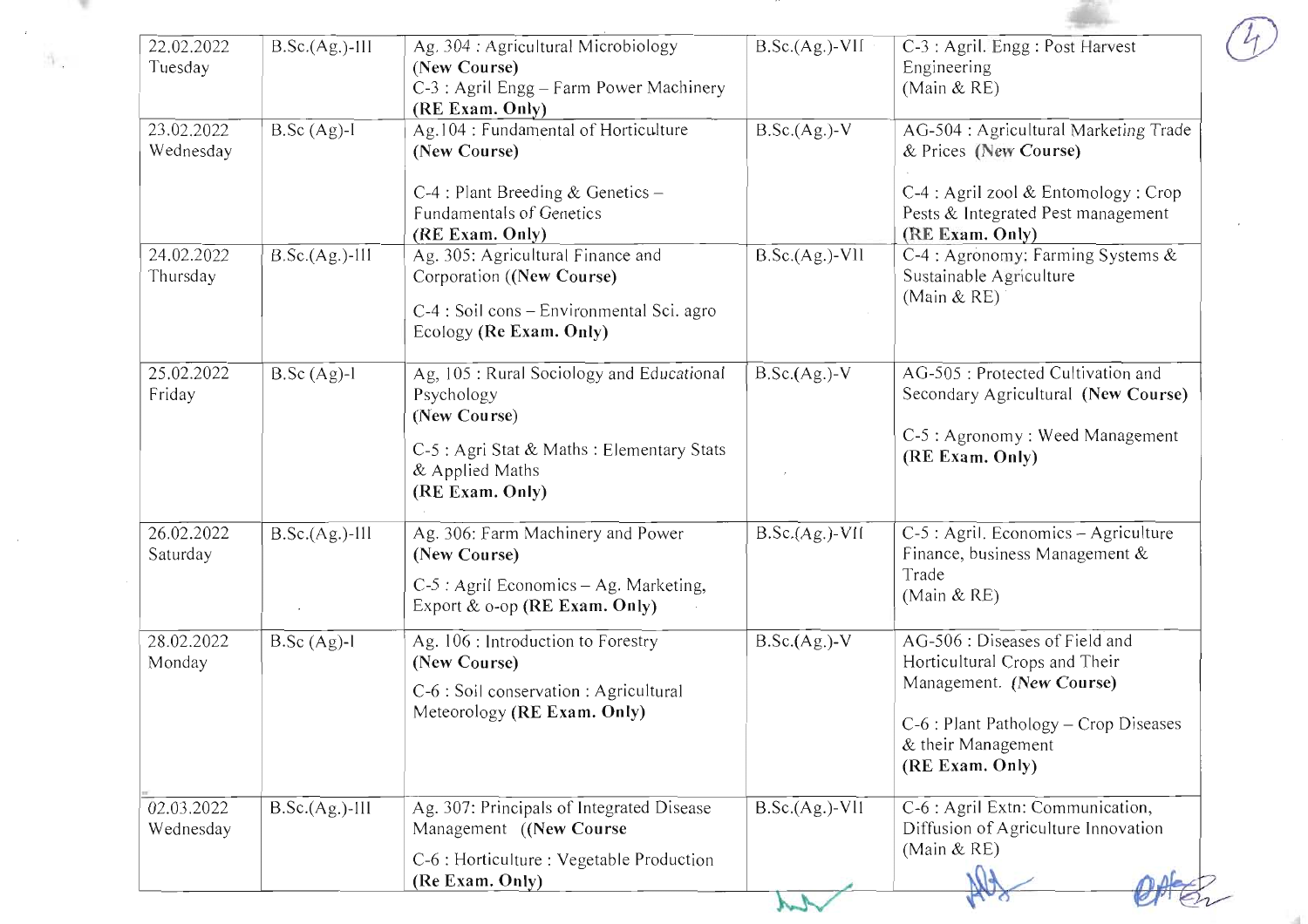| 03.03.2022<br>Thursday             | $B.Sc (Ag)-1$    | Ag. 107 : Introductory Animal Husbandry<br>(New Course)                                                                                                    | $B.Sc.(Ag.)-V$   | AG-507: Production Technology for<br>Fruit and Plantation Crops (New                       |
|------------------------------------|------------------|------------------------------------------------------------------------------------------------------------------------------------------------------------|------------------|--------------------------------------------------------------------------------------------|
|                                    |                  | C-7 : Agricultural Extension : Rural<br>Sociology & Educational Psychology<br>(RE Exam. Only)                                                              |                  | Course)<br>C-7 : Ag. chem & Soil Sci :- Soil<br>Fertility & Fertilizers<br>(RE Exam. Only) |
| 04.03.2022<br>Friday               | $B.Sc.(Ag.)-III$ | Ag. 308: Environmental Studies and<br>Disaster Management ((New Course<br>C-7 : Agri chem. & Soil Sci - Elementary<br>Soil Microbiology<br>(Re Exam. Only) | $B.Sc.(Ag.)-VII$ | C-8 : Horticulture: Ornamental<br>Horticulture<br>(Main $&RE$ )                            |
| 05.03.2022<br>Saturday             | $B.Sc (Ag)-l$    | Ag. 108 : Comprehension &<br>Communication Skills in English<br>(New Course)<br>C-8 : Horticulture : Fundamentals of<br>Horticulture<br>(RE Exam. Only)    | $B.Sc.(Ag.)-V$   | AG-508 : Communication Skills and<br>Personality Development (New<br>Course)               |
| 07.03.2022<br>Monday               | $B.Sc.(Ag.)-III$ | Ag. 309: Statistical Methods<br>(New Course)                                                                                                               | $B.Sc.(Ag.)-V$   | AG-509 : Intellectual Property Rights<br>(New Course)                                      |
| 08.03.2022<br>Tuesday              | $B.Sc (Ag)-l$    | Ag. 109 : Agricultural Heritage<br>(New Course)                                                                                                            | $B.Sc.(Ag.)-V$   | AG-510 : Principles of Food Science $&$<br>Nutrition (New Course)                          |
| 09.03.2022<br>Wednesday            | $B.Sc.(Ag.)-III$ | Ag. 310: Soil and Water Conservation<br>Engineering<br>(New Course)                                                                                        | $B.Sc.(Ag.)-V$   | AG-511 : Geo-informatics and<br>Nanotechnology (New Course)                                |
| 11.03.2022<br>Friday               | $B.Sc (Ag)-I$    | Ag. 110 (A) : Introductory Biology<br>(New Course)<br>Ag. 110 (B) : General Agriculture -I<br>(New Course)                                                 | $B.Sc.(Ag.)-III$ | Ag. 311: Dairy Science<br>(New Course)                                                     |
| 12.03.2022<br>Saturday<br>45.1.178 | $B.Sc (Ag)-I$    | Ag. 111 (A): Elementary Mathematics<br>(New Course)<br>Ag. 111 (B) : General Agriculture - II<br>(New Course)                                              | $B.Sc.(Ag.)-111$ | Ag. 312: Fundamentals of Entomology<br>$-11$<br>(New Course)                               |

 $\overline{\psi}$ 

 $\chi_{12}$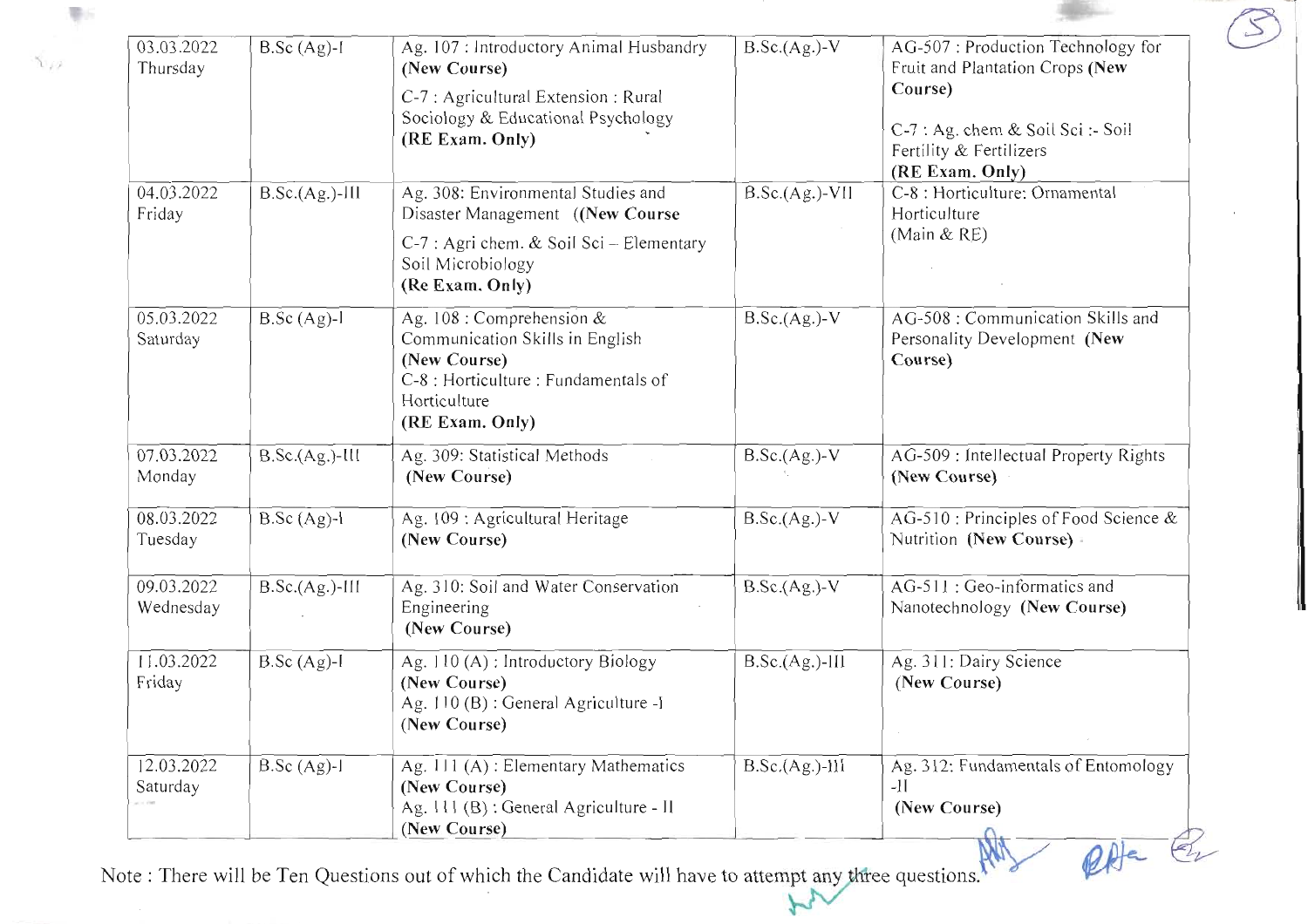### DR. BHIMRAO AMBEDKAR UNIVERSITY, AGRA DATE SHEET SEMESTER EXAMINATION, DECEMBER 2021 Held in February 2022 MBA (FT/PT) I, III/V SEMESTER (For Main / Re Exam )

| Date / Day              | $10:00 - 11:30$ am | Subject                                                                                                                                                  |
|-------------------------|--------------------|----------------------------------------------------------------------------------------------------------------------------------------------------------|
| 12.02.2022<br>Saturday  | MBA (FT) III       | 301: Creativity & Innovation Management<br>(Main Exam. Only)                                                                                             |
|                         | MBA (FT/PT) I/I    | 101/101 Management Concepts & Application<br>(Main & RE Exam.)                                                                                           |
| 14.02.2022<br>Monday    | MBA (FT/PT) III/V  | 302/502: Entrepreneurship & Small Business Development<br>(Main Exam. Only)                                                                              |
| 16.02.2022<br>Wednesday | MBA (FT/PT) I/I    | 102/102: Quantitative Techniques for Management<br>(Main & RE Exam.)                                                                                     |
| 17.02.2022<br>Thursday  | MBA (FT/PT) I/III  | 103/301: Managerial Economics (Main & RE Exam.)                                                                                                          |
| 18.02.2022<br>Thursday  | MBA FT/PT III/V    | 303/501: E-Business (Main Exam. Only)                                                                                                                    |
| 19.02.2022<br>Friday    | MBA(FT/PT)I/III    | 104/302: Organizational Behavior (Main & RE Exam.)                                                                                                       |
| 21.02.2022              | <b>MBA FT III</b>  | 304 : Operation Research (Main Exam. Only)                                                                                                               |
| Monday                  | MBA (FT/PT) I/I    | 105/103: Accounting for Managers<br>V.<br>(Main & RE Exam.)                                                                                              |
| 23.02.2022<br>Wednesday | MBA(FT/PT)I/III    | 106/303: Computer Application & MIS<br>(Main & RE Exam.)                                                                                                 |
|                         | MBA FT/PT III/V    | MM-I/FM-I/HRM-I(Main & RE)<br>Consumer Behavior and Market Research<br>Financial Institution & Markets<br>Industrial Relations and Labor Laws            |
| 24.02.2022<br>Thursday  | MBA(FT/PT)l/III    | 107/304: Business Communication<br>(Main & RE Exam.)                                                                                                     |
| 25.02.2022<br>Friday    | MBA (FT/PT) III/V  | MM-2/FM-2/HRM-2(Main & RE)<br>Sales and Distribution Management<br>Merchant Banking & Financial Services<br>Organizational Development and HRD Practices |
|                         | MBA (FT) I         | 109: Proficiency in English (Main & RE Exam.)                                                                                                            |
| 26.02.2022<br>Saturday  | MBA FT III         | <b>EC-1 Advance Excel</b>                                                                                                                                |
|                         | MBA (FT/PT) I/I    | 108/104: Business Environment (Main & RE Exam.)                                                                                                          |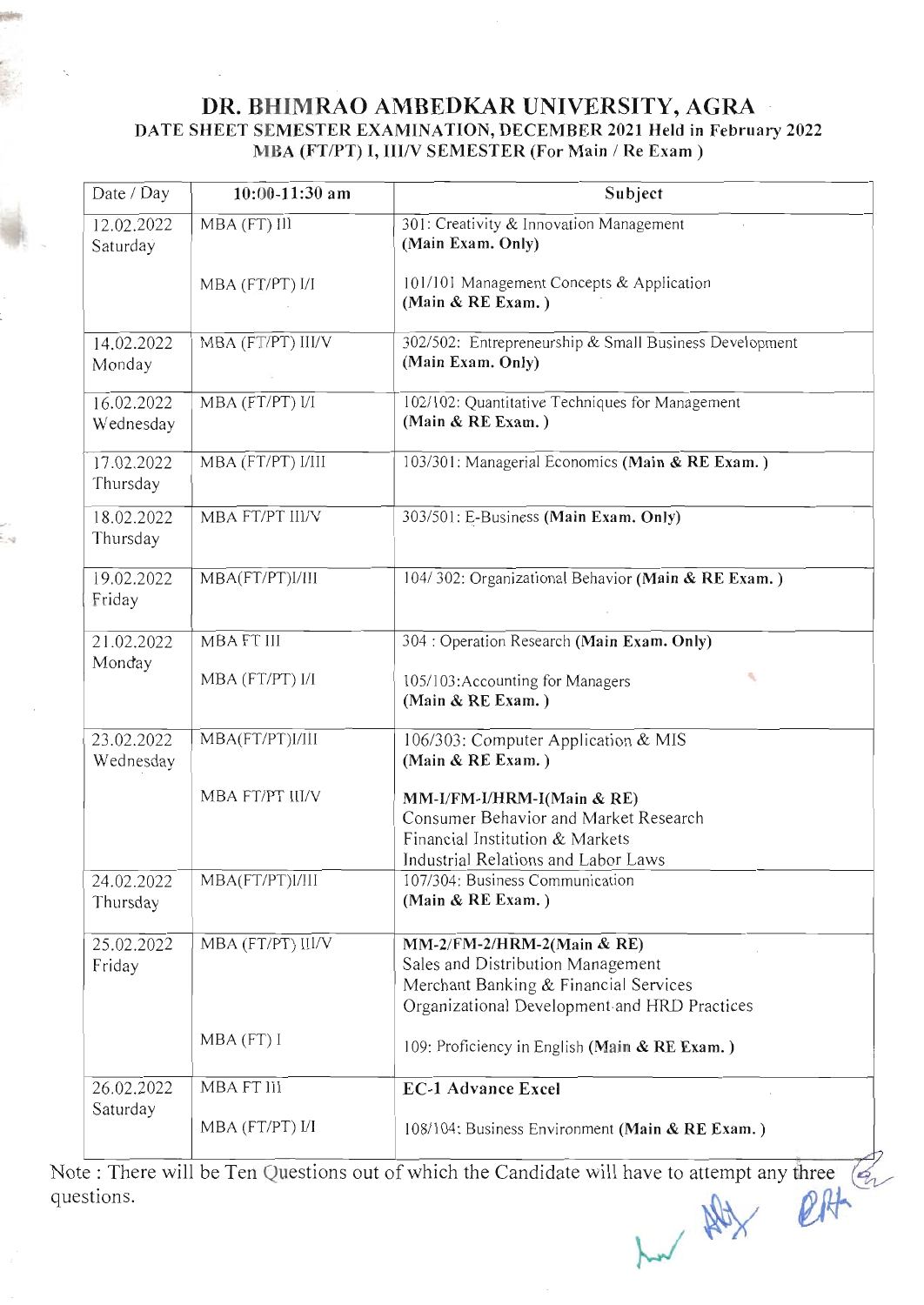

# DEPARTMENT OF COMPUTER SCIENCE **KHANDARAI CAMPUS, AGRA**

(Dr. Bhimrao Aambedkar University, Agra (Formerly- Agra University, Agra)

(B++ Grade, NAAC Accredited; AICTE Approved Institution)

### Proposal of ODD Semester Examination Scheme

M.C.A.-Ist,  $\prod^{rd}$  & V<sup>th</sup> Sem., M.Sc. (C.S.)-Ist, & III<sup>rd</sup> Sem., December 2021

### Main & Re-Examination

(Department of Computer Science)

| Date       | Course Name  | Morning 10.30-12.00 Hrs.                     | Evening 2.00-3.30 P.M.                                                                                                                                                        |
|------------|--------------|----------------------------------------------|-------------------------------------------------------------------------------------------------------------------------------------------------------------------------------|
| 12-02-2022 | M.Sc.-I      | C-101 Digital Electronics and Computer       |                                                                                                                                                                               |
| Saturday   |              | Organization & Architecture                  |                                                                                                                                                                               |
|            | $M.C.A.-I$   | C-101 Computer Organization & Architecture   |                                                                                                                                                                               |
|            |              | (COA)                                        | M.C.A.-V C-501 Data Mining & Data Ware                                                                                                                                        |
|            |              | C-101 Digital Electronics (Re & Old Course)  | Housing (Main, Re Exam. & Old Course)                                                                                                                                         |
| 14-02-2022 | M.Sc.-III    | C-301 Computer Communication Network         |                                                                                                                                                                               |
| Monday     |              | Using NS2                                    |                                                                                                                                                                               |
|            | $M.C.A.-III$ | C-301 Computer Graphics & Image Processing   |                                                                                                                                                                               |
|            |              | (New Course)                                 |                                                                                                                                                                               |
|            |              | C-301 Computer Communication Network (Re     |                                                                                                                                                                               |
|            |              | & Old Course)                                |                                                                                                                                                                               |
| 16-02-2022 | $M.Sc.-I$    | C-102 Operating Systems                      |                                                                                                                                                                               |
| Wednesday  | $M.C.A.-I$   | C-102 "C" Programming & Data Structure       |                                                                                                                                                                               |
|            |              | C-102 Data Structure Using "C" (Re & Old     | M.C.A.-V C-502 Soft Computing Using Matlab                                                                                                                                    |
|            |              | Course)                                      | (Main, Re Exam. & Old Course)                                                                                                                                                 |
| 17-02-2022 | M.Sc.-III    | C-302 Artificial Intelligence                |                                                                                                                                                                               |
| Thursday   | $M.C.A.-III$ | C-302 .Net Technology Using C #/ PHP         |                                                                                                                                                                               |
|            |              | C-302 Computer Graphics (Re & Old Course)    |                                                                                                                                                                               |
| 18-02-2022 | $M.Sc.-I$    | C-103 Programming Concept Using C            |                                                                                                                                                                               |
| Friday     | $M.C.A.-I$   | C-103 Human Values, Professional Ethic and   |                                                                                                                                                                               |
|            |              | Soft Skills                                  | M.C.A.-V C-503 Mobile Computing &                                                                                                                                             |
|            |              | C-103 Programming Concepts Using "C" (Re &   | Wireless Networks (Main, Re Exam. & Old                                                                                                                                       |
|            |              | Old Course)                                  | Course)                                                                                                                                                                       |
| 22-02-2022 | M.Sc.-III    | C-303 Operational Research                   |                                                                                                                                                                               |
| Tuesday.   | $M.C.A.-III$ | C-303 Python Programming (New Course)        |                                                                                                                                                                               |
|            |              | C-303 .Net Technology & PHP (Re & Old        |                                                                                                                                                                               |
|            |              | Course)                                      |                                                                                                                                                                               |
|            | M.Sc.-I      | C-104 Introduction to Management Practices   |                                                                                                                                                                               |
| 23-02-2022 | $M.C.A.-I$   | C-104 Software Engineering                   |                                                                                                                                                                               |
| Wednesday  |              | C-104 Introduction to Management Practices   | M.C.A.-V C-504 E-Business & ERP (Main, Re                                                                                                                                     |
|            |              | (Re & Old Course)                            | Exam. & Old Course)                                                                                                                                                           |
| 24-02-2022 | $M.Sc.-III$  | C-304 Java & PHP                             |                                                                                                                                                                               |
| Thursday   | $M.C.A.-III$ | C-304 Data Ware Housing & Data Mining        |                                                                                                                                                                               |
|            |              | C-304 Computational Mathematics (Re & Old    |                                                                                                                                                                               |
|            |              | Course)                                      |                                                                                                                                                                               |
|            | M.Sc.-I      | C-105 Discrete Mathematics                   | $\label{eq:2} \mathcal{L}=\mathcal{L}^{\text{max}}\mathcal{L}^{\text{max}}=\mathcal{L}^{\text{max}}\mathcal{L}^{\text{max}}\mathcal{L}^{\text{max}}+\mathcal{L}^{\text{max}}$ |
| 25-02-2022 | $M.C.A.-I$   |                                              |                                                                                                                                                                               |
| Friday     |              | C-105 Operating System Concepts              | M.C.A.-V C-505 Digital Image Processing                                                                                                                                       |
|            |              | C-105 Discrete Mathematics (Re & Old Course) | (Main, Re Exam. & Old Course)                                                                                                                                                 |
| 26-02-2022 | $M.Sc.-III$  | C-305 E-Business & ERP                       |                                                                                                                                                                               |
| Saturday   | $M.C.A.-III$ | C-305 Design and Analysis of Algorithm       |                                                                                                                                                                               |
|            |              | C-305 Distributed System (Re & Old Course)   |                                                                                                                                                                               |
| 28-02-2022 | $M.C.A.-I$   | C-106 Discrete Mathematics                   |                                                                                                                                                                               |
| Monday     |              |                                              |                                                                                                                                                                               |
|            |              |                                              |                                                                                                                                                                               |
| 02-03-2022 | $M.C.A.-III$ | C-306 Optimization Techniques                |                                                                                                                                                                               |
| Wednesday  |              |                                              |                                                                                                                                                                               |
|            |              |                                              |                                                                                                                                                                               |

There shall be ten questions, Out of them the candidate will have to attempt any three Prof Manoj Kumar Upadhyay questions in all.

cience Manghahaafi etap Dr B.R. Reabedkar University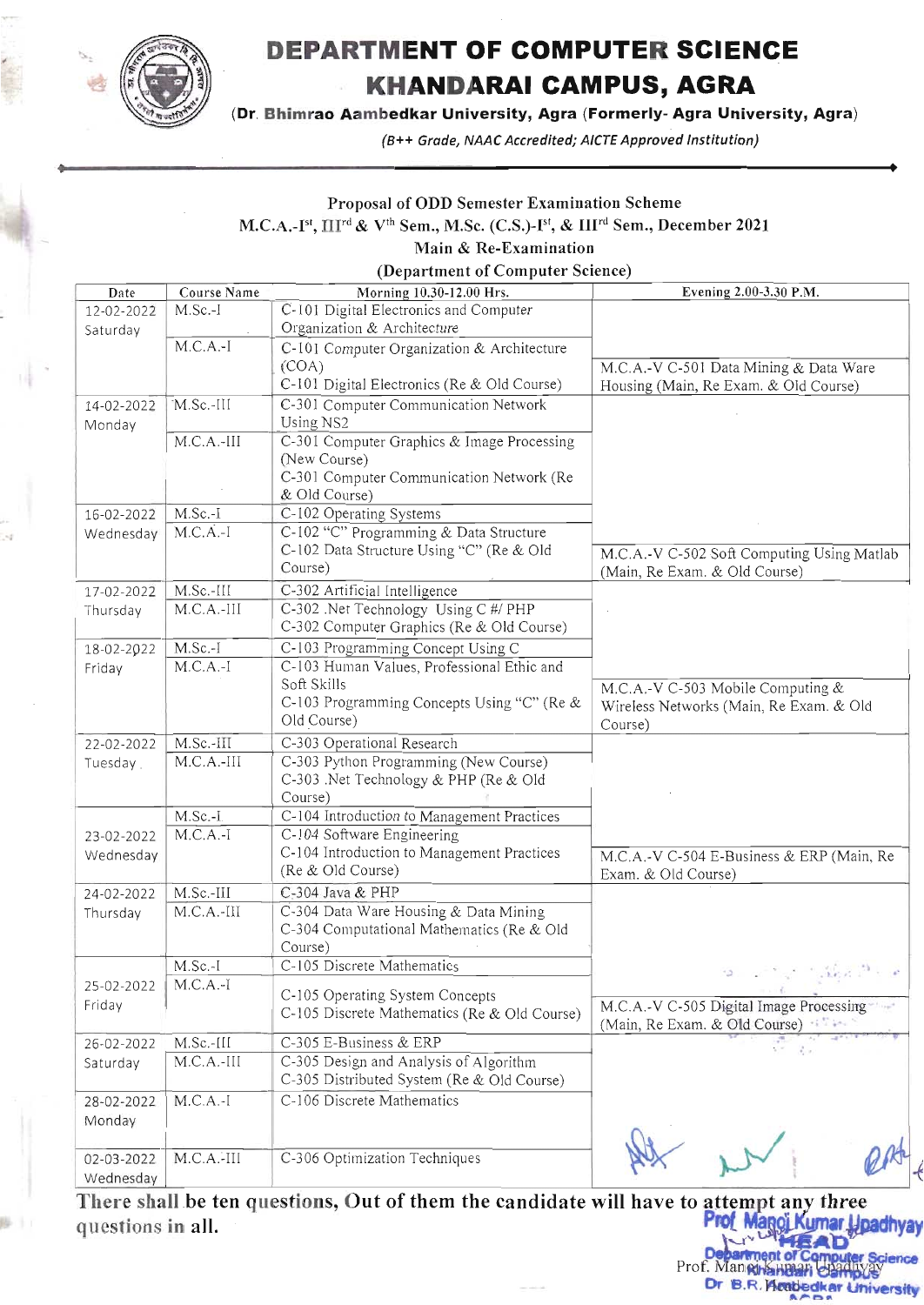

# DEPARTMENT OF COMPUTER SGIENGE KHANDARAI GAMPUS, AGRA

(Dr. Bhimrao Aambedkar University, Agra (Formerly- Agra University, Agra)

(B++ Grade, NAAC Accredited; AICTE Approved Institution)

## Proposal of ODD Semester Examination Scheme

M.Sc. (C.S.)-I<sup>st</sup>, III<sup>rd</sup> Semester December 2021

Main & Re-Examination

(AFFILIATED COLLEGES)

| Date                    | Time                 | Course Name         | Paper Name                                |
|-------------------------|----------------------|---------------------|-------------------------------------------|
| 12-02-2022<br>Saturday  | 10.30-12.00 Hrs.     | M.Sc. (CS)-I Sem.   | C-101Computer Organization & Architecture |
| 14-02-2022<br>Monday    | 10.30-12.00 Hrs.     | M.Sc. (CS)-III Sem. | C-301 Database Management System          |
| 16-02-2022<br>Wednesday | 10.30-12.00 Hrs.     | M.Sc. (CS)-I Sem.   | C-102 Programming Concept Using C         |
| 17-02-2022<br>Thursday  | 10.30-12.00 Hrs.     | M.Sc. (CS)-III Sem. | C-302 Software Engineering                |
| 18-02-2022<br>Friday    | 10.30-12.00 Hrs.     | M.Sc. (CS)-I Sem.   | C-103 Digital Electronics                 |
| 22-02-2022<br>Tuesday   | 10.30-12.00 Hrs.     | M.Sc. (CS)-III Sem. | C-303 Optimization Techniques             |
| 23-02-2022<br>Wednesday | $10.30 - 12.00$ Hrs. | M.Sc. (CS)-I Sem.   | C-104 Discrete Mathematics                |
| 24-02-2022<br>Thursday  | 10.30-12.00 Hrs.     | M.Sc. (CS)-III Sem. | C-304 Internet & Web Technology           |

There shall be ten questions, Out of them the candidate will have to attempt any three questions in all.

Ny Kand

 $\frac{1}{10}$   $22$ 

Prof. Manoj Kumar Upadhyay Head

Prof Manoj Kumar Upadhyay **HEAD** Department of Computer Science **Khandari Campus** Dr B.R. Ambedkar University<br>AGRA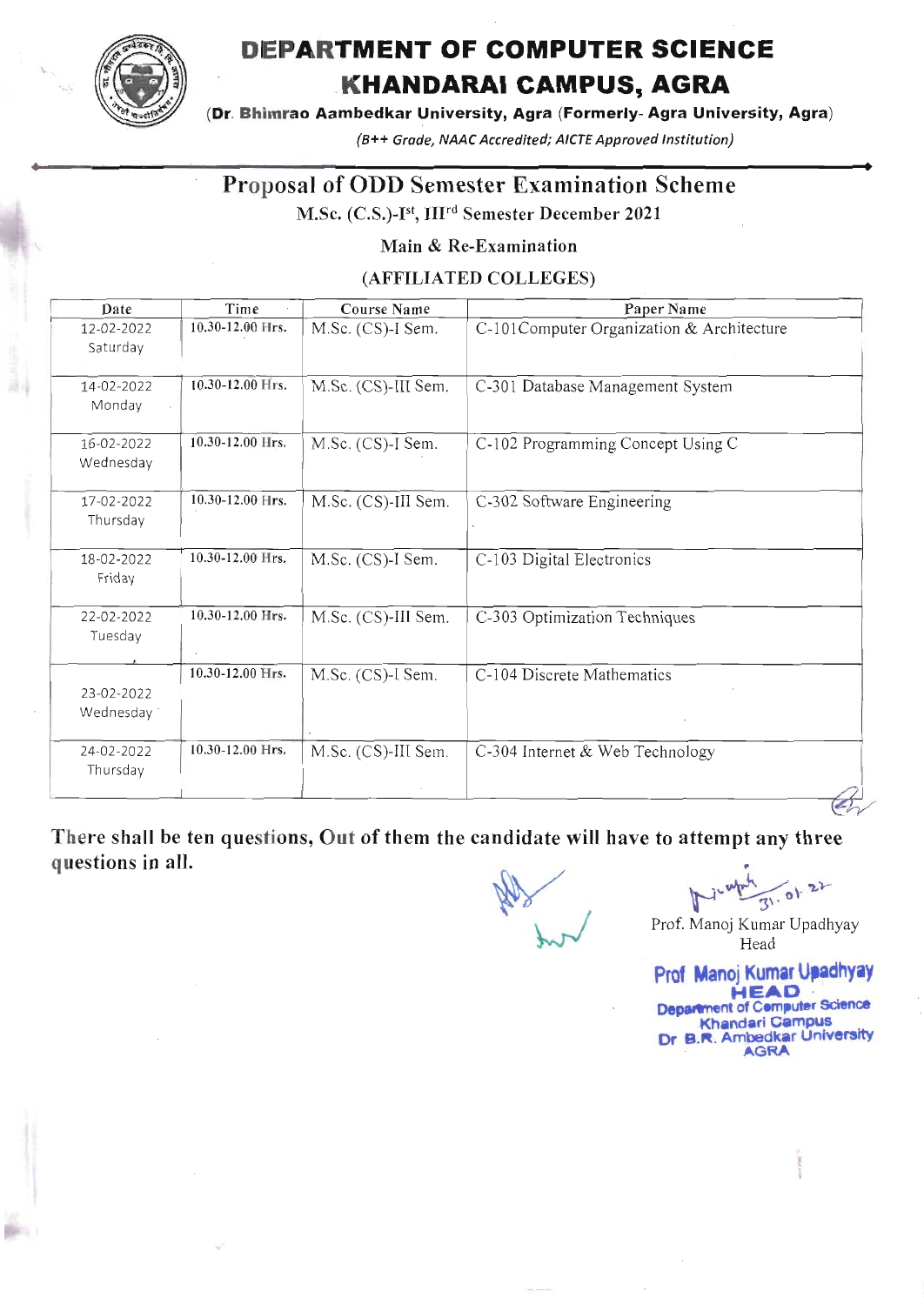

\*d

# DEPARTMENT OF GOMPUTER SCIENGE KHANDARAI GAMPUS, AGRA

(Dr. Bhimrao Aambedkar University, Agra (Formerly- Agra University, Agra)

(B++ Grade, NAAC Accredited; AICTE Approved Institution)

### Proposal of ODD Semester Examination Scheme P.G.D.C.A.-I<sup>st</sup> Sem., December 2021 Main & Re-Examination (Department of Computer Science & Affiliated Colleges)

| Date                    | Time                            | <b>Course Name</b> | Paper Name                                   |  |
|-------------------------|---------------------------------|--------------------|----------------------------------------------|--|
| 12-02-2022<br>Saturday  | 2.00-3.30 P.M                   | $P.G.D.C.A.-I$     | C-101 Computer Organization                  |  |
| 14-02-2022<br>Monday    | 2.00-3.30 P.M                   | $P.G.D.C.A.-I$     | C-102 Programming Through C & Data Structure |  |
| 16-02-2022<br>Wednesday | 2.00-3.30 P.M<br>$\sim 10^{-1}$ | $P.G.D.C.A.-I$     | C-103 PC Software Skills                     |  |
| 18-02-2022<br>Friday    | 2.00-3.30 P.M                   | $P.G.D.C.A.-I$     | C-104 System Analysis & Design               |  |
| 22-02-2022<br>Tuesday   | 2.00-3.30 P.M                   | $P.G.D.C.A.-I$     | C-105 E-commerce<br>$\;$                     |  |

There shall be Ten questions, Out of them the candidate will have to attempt any Three questions in all.

Nelly your

 $\mu_1$   $\mu_2$ <br>Prof. Manoj Kumar Upadhyay

Prof Manoi Kumar Upadhyay **HEAD Department of Cemputer Science** Khandari Campus<br>Dr B.R. Ambedkar University<br>AGRA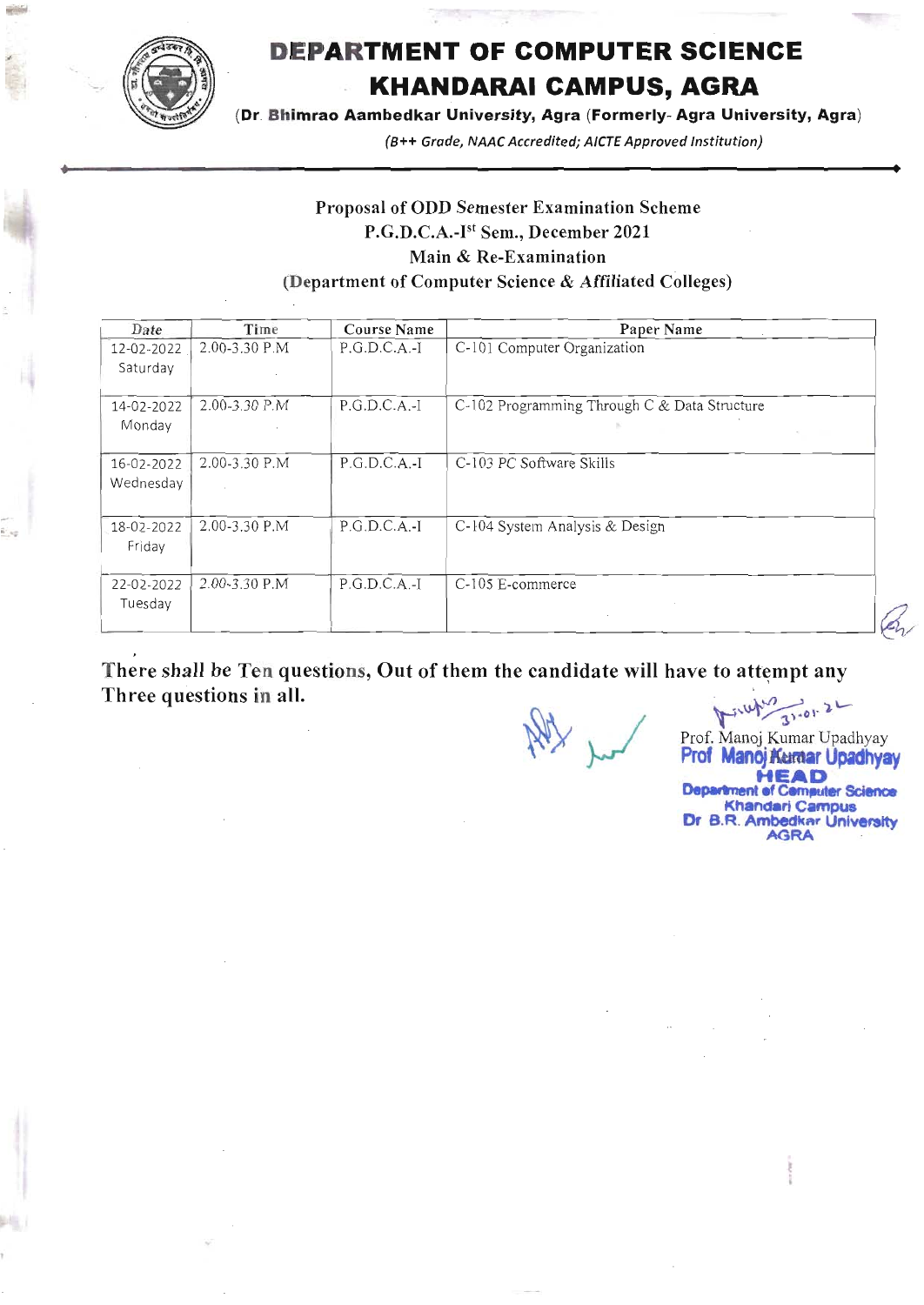

# **DEPARTMENT OF COMPUTER SCIENCE KHANDARAI CAMPUS, AGRA**

(Dr. Bhimrao Aambedkar University, Agra (Formerly-Agra University, Agra)

(B++ Grade, NAAC Accredited; AICTE Approved Institution)

# **Proposal of ODD Semester Examination Scheme** P.G.D.C.A. & O.M.-I Sem. December 2021

### Main & Re-Examination

### (AFFILIATED COLLEGES)

| Date                    | Time               | <b>Course Name</b>         | Paper Name                                              |  |
|-------------------------|--------------------|----------------------------|---------------------------------------------------------|--|
| 12-02-2022<br>Saturday  | $2.00-3.30$ P.M.   | $P.G.D.C.A. & O.M.-I Sem.$ | C-101Computer Fundamental and<br>Introduction to IBM-PC |  |
| 14-02-2022<br>Monday    | $2.00 - 3.30$ P.M. | $P.G.D.C.A. & O.M.-I Sem.$ | C-102 Methods for Decision Analysis                     |  |
| 16-02-2022<br>Wednesday | 2.00-3.30 P.M.     | $P.G.D.C.A. & O.M.-I Sem.$ | C-103 Business Data Processing                          |  |
| 18-02-2022<br>Friday    | 2.00-3.30 P.M.     | $P.G.D.C.A. & O.M.-I Sem.$ | C-104 Principles of Management                          |  |
| 22-02-2022<br>Tuesday   | $2.00 - 3.30$ P.M. | $P.G.D.C.A. & O.M.-I Sem.$ | C-105 Office System and Procedures                      |  |

There shall be Ten questions, Out of them the candidate will have to attempt any Three questions in all.

Prof. Manoj Kumar Upadhyay

Prof Manoj Kumar Upadhyay EAD **Department of Computer Science Khandari Campus** Dr B.R. Ambedkar University AGRA

 $\theta$  $31$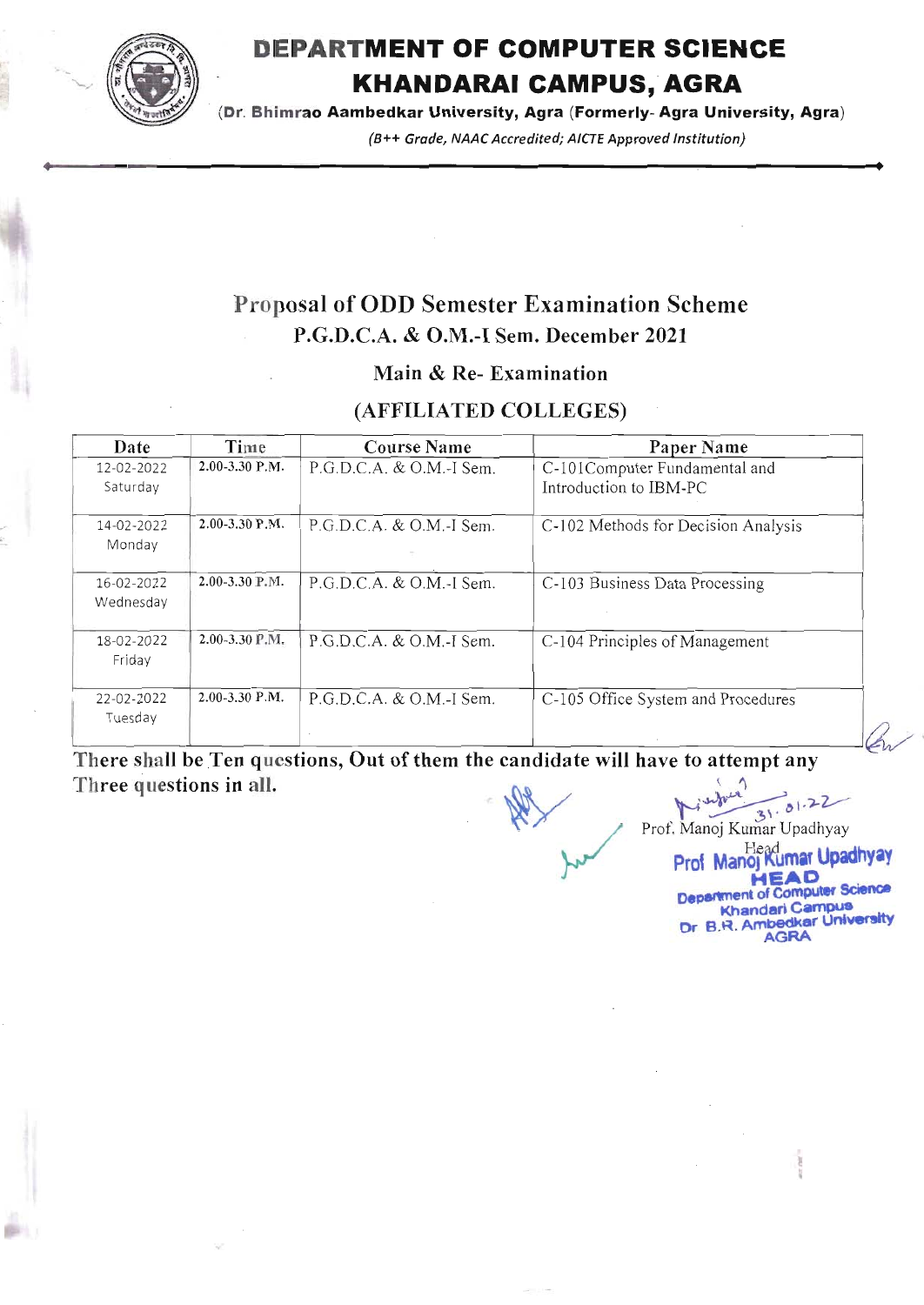### DR. BHIMRAO AMBEDKAR UNIVERSITY, AGRA DAU DAYAL INSTITUTE OF VOCATIONAL EDUCATION KHANDARI, AGRA

 $r_{\perp}$ 

 $\frac{\pi}{4}$ 

### DATE SHEET SEMESTER EXAMINATION, DECEMBER 2021 Held in February 2022 B.Sc. Vocational I, III & V SEMESTER (For Main / Re-Examination)

| $10:00 - 11:30$ am   | Subject                                                         | $01:00-02:30$ pm | Subject |
|----------------------|-----------------------------------------------------------------|------------------|---------|
| $B,$ Sc. Voc. $-1$   | Com. App.: C-1 : Fundamentals of Computers                      |                  |         |
| B.Sc. Voc. - III     | Com. App.: C-5: DBMS-1                                          |                  |         |
| B.Sc. Voc. $-V$      | Com. App.: C-9: Computer Network                                |                  |         |
| B, Sc. Voc. $-1$     | Com .App.: C-2:Programming Concept Using C                      |                  |         |
| $B.Sc.$ Voc. $-$ III | Com. App.: C-6: Oops Using C++                                  |                  |         |
| B.Sc. Voc. $-V$      | Com. App.: C-10 : Visual Basic 6.0                              |                  |         |
| B, Sc. Voc. $-1$     | MATH: C-1: Algebra, Mat & Trigonometry                          |                  |         |
| B.Sc. Voc. - III     | MATH: C-5 : Mathematical Statistics                             |                  |         |
| B.Sc. Voc. $-V$      | MATH: C-9 Hydro Dynamics and Partial<br>Differential Equations. |                  |         |
|                      |                                                                 |                  |         |

..ऊ दयाल व्यावसायिक शिक्षा संस्थात

**P.T.O**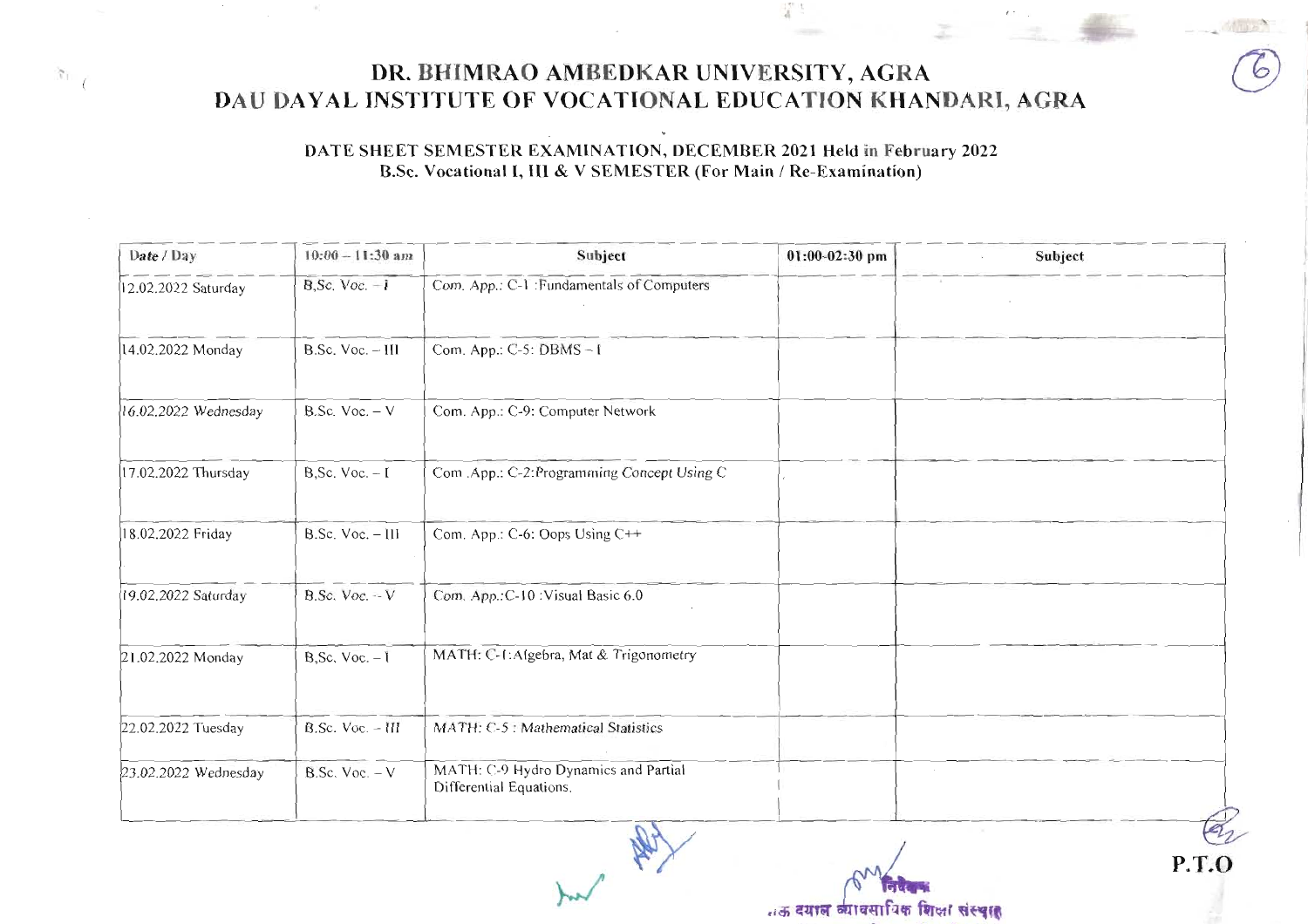

### DATE SHEET SEMESTER EXAMINATION, DECEMBER 2021 Held in February 2022 B.Sc. Vocational I, III & V SEMESTER (For Main / Re-Examination)

| Date / Day                   | $10:00 - 11:30$ am  | Subject                                                                                                                                   | $01:00-02:30$ pm           | Subject |
|------------------------------|---------------------|-------------------------------------------------------------------------------------------------------------------------------------------|----------------------------|---------|
| 24.02.2022 Thursday          | $B,$ Sc. Voc. $-I$  | MATH: C-2: Diff Calculus & Real Analysis                                                                                                  |                            |         |
| 25.02.2022 Friday            | $B.Sc.$ Voc. $-III$ | MATH: C-6: Numerical Analysis                                                                                                             | $\mathcal{L}_{\text{eff}}$ |         |
| 26.02.2022 Saturday          | $B.Sc.$ Voc. $-V$   | MATH: C-10 : Mathematical Programming                                                                                                     |                            |         |
| 28.02.2022 Monday            | B.Sc Voc.-1         | Instrumentation :C-1 Instrument Mechanism<br>Optical Instrumentation :<br>C-1Geometrical Optics and Optical Components                    |                            |         |
| 02.03.2022 Wednesday         | B.Sc Voc.- III      | Instrumentation : C-5 Digital Electronics<br>Optical Instrumentation:                                                                     |                            |         |
| 03.03.2022 Thursday          | B.Sc Voc.- V        | C-5 Light Sources and Illumination Engineering<br>Instrumentation:<br>C-9 Transducers and Signal Conditioning<br>Optical Instrumentation: |                            |         |
| 04.03.2022 Friday            | B.Sc Voc.-I         | C-9 Lasers and Advanced Instruments<br>Instrumentation : C-2 Metrology<br>Optical Instrumentation : C-2 Wave Optics                       |                            |         |
| 05.03.2022 Saturday          | B.Sc Voc.- III      | Instrumentation :C-6Micro Processor<br>Optical Instrumentation: C-6<br><b>Basic Optical Instrument</b>                                    |                            |         |
| 07.03.2022 Monday<br>4011700 | B.Sc Voc.-V         | Instrumentation : C-10 Instrumentation Systems<br>Optical Instrumentation:<br>C-10 Fiber Optics and Opto-electronics<br>Instrumentation   |                            |         |

Note: There will be Ten Questions out of which the Candidate will have lo attempting then questions.

डा० भीभराव अम्बेदकर विश्वविद्यालय

निदेशक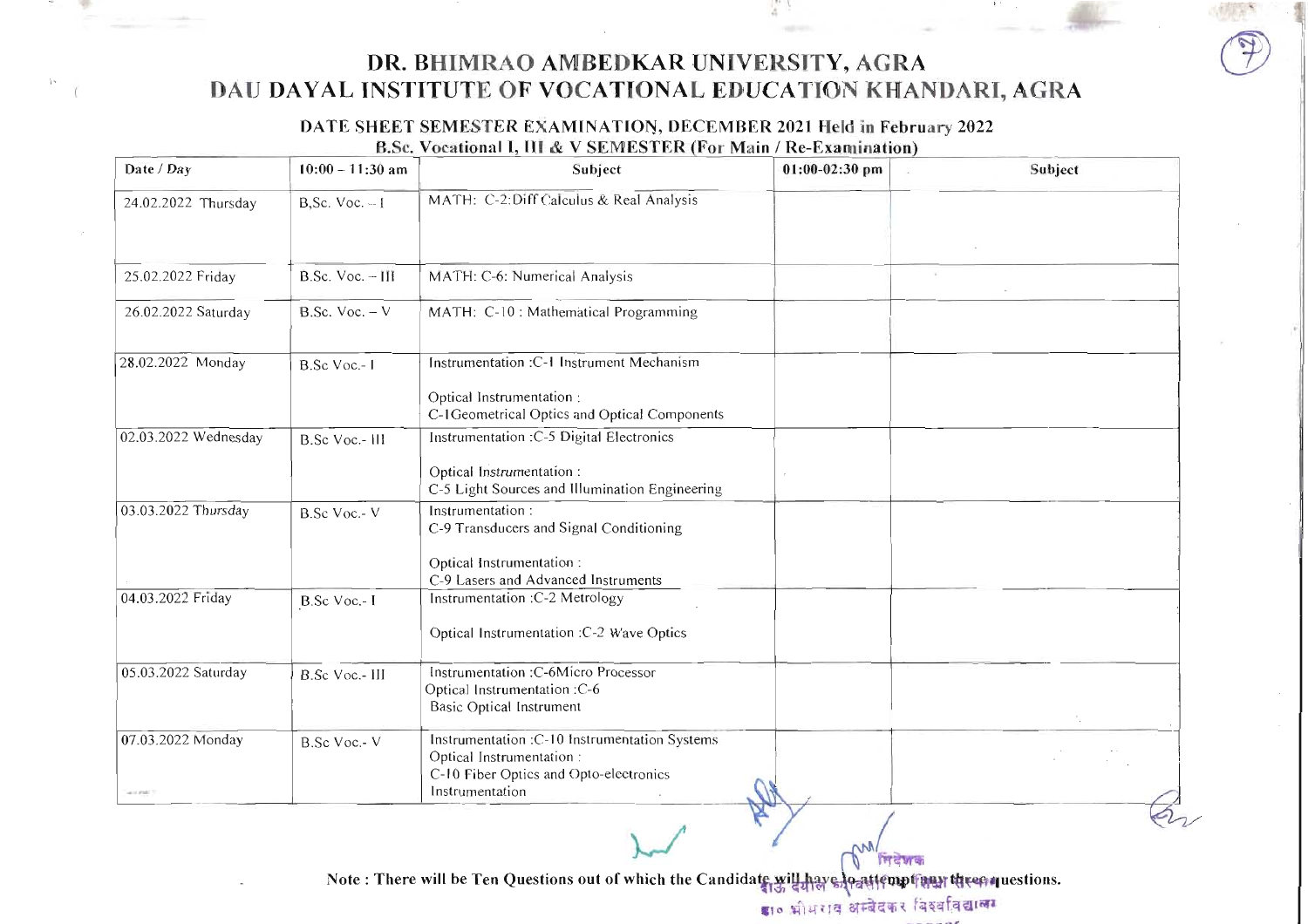DR. BHIMRAO AMBEDKAR UNIVERSITY, AGRA DAU DAYAL INSTITUTE OF VOCATIONAL EDUCATION KHANDARI, AGRA

 $x \circ \frac{1}{3}$ 

DATE SHEET SEMESTER EXAMINATION, DECEMBER 2021 Held in February 2022

B.Com. Vocational I, HI & V SEMESTER (For Main / Re-Examination)

| Date / Day           | $10:00 - 11:30$ am | Subject |                    | 01:00-02:30 pm                       | Subject                                         |
|----------------------|--------------------|---------|--------------------|--------------------------------------|-------------------------------------------------|
| 12.02.2022 Saturday  |                    |         |                    | $B. Com. Voc. - I$                   | ADV: C-IMarketing Communication                 |
| 14.02.2022 Monday    |                    |         |                    | B.Com.Voc. - III                     | ADV: C-5Advertising Media                       |
| 16.02.2022 Wednesday |                    |         |                    | $B$ .Com.Voc. - V                    | ADV: C-9 Management of Sales Force              |
| 17.02.2022 Thursday  |                    |         |                    | $B$ .Com.Voc. - I                    | ADV: C-2 Retail Management                      |
| 18.02.2022 Friday    |                    |         |                    | B.Com.Voc. - III                     | ADV: C-6 Merchandise Management                 |
| 19.02.2022 Saturday  |                    |         |                    | B.Com.Voc. - V                       | ADV: C-10 Legal and Ethical Issues in retailing |
| 21.02.2022 Monday    |                    |         |                    | $B. Com.Voc. - I$                    | BA: C-1 Principles of Management                |
| 22.02.2022 Tuesday   |                    |         |                    | B.Com.Voc. - III                     | BA: C-5 Financial Accounting                    |
| 23.02.2022 Wednesday |                    |         |                    | $B. Com. Voc. - V$                   | BA: C-9 Management Accounting                   |
| 24.02.2022 Thursday  |                    |         |                    | $B. Com.Voc. - I$                    | BA: C-2 Materials Management and Store Control  |
| 25.02.2022 Friday    |                    |         |                    | B.Com.Voc. - III                     | BA: C-6 Management Information System.          |
| 26.02.2022 Saturday  |                    |         |                    | $B$ .Com.Voc. - V                    | BA: C-10 Government of Business                 |
| 28.02.2022 Monday    |                    |         |                    | $B. Com. Voc. - I$                   | ABE: C-1Statistical Methods-1                   |
| 02.03.2022 Wednesday |                    |         |                    | B.Com.Voc. - III                     | ABE: C-5 Business Economics - II                |
| 03.03.2022 Thursday  |                    |         |                    | $B$ .Com: $V$ oc. -- $V$<br>Started. | ABE: C-9 Research Methodology Management        |
| 04.03.2022 Friday    |                    |         | $\sim$ $\sim$      | $B$ . Com. Voc. $-1$                 | ABE: C-2 Business Economics -- i                |
| 05.03.2022 Saturday  |                    |         | $\mathbb{R}^{n+1}$ | B.Com.Vec.--III                      | ABE: C-6 Business Finance - 1                   |
| 07.03.2022 Monday    |                    |         |                    | B.Com: Yoc. V                        | ABE: C-10 Public Finance                        |

Notes There with the Full Communication Match There will be Ten Questions one of which the Candidate will have 10 attempt any three questions.

का शिक्षा संस्थाक दाऊ दयाल का ष्टा० भाषा । व अम्बेदकर विद्यालय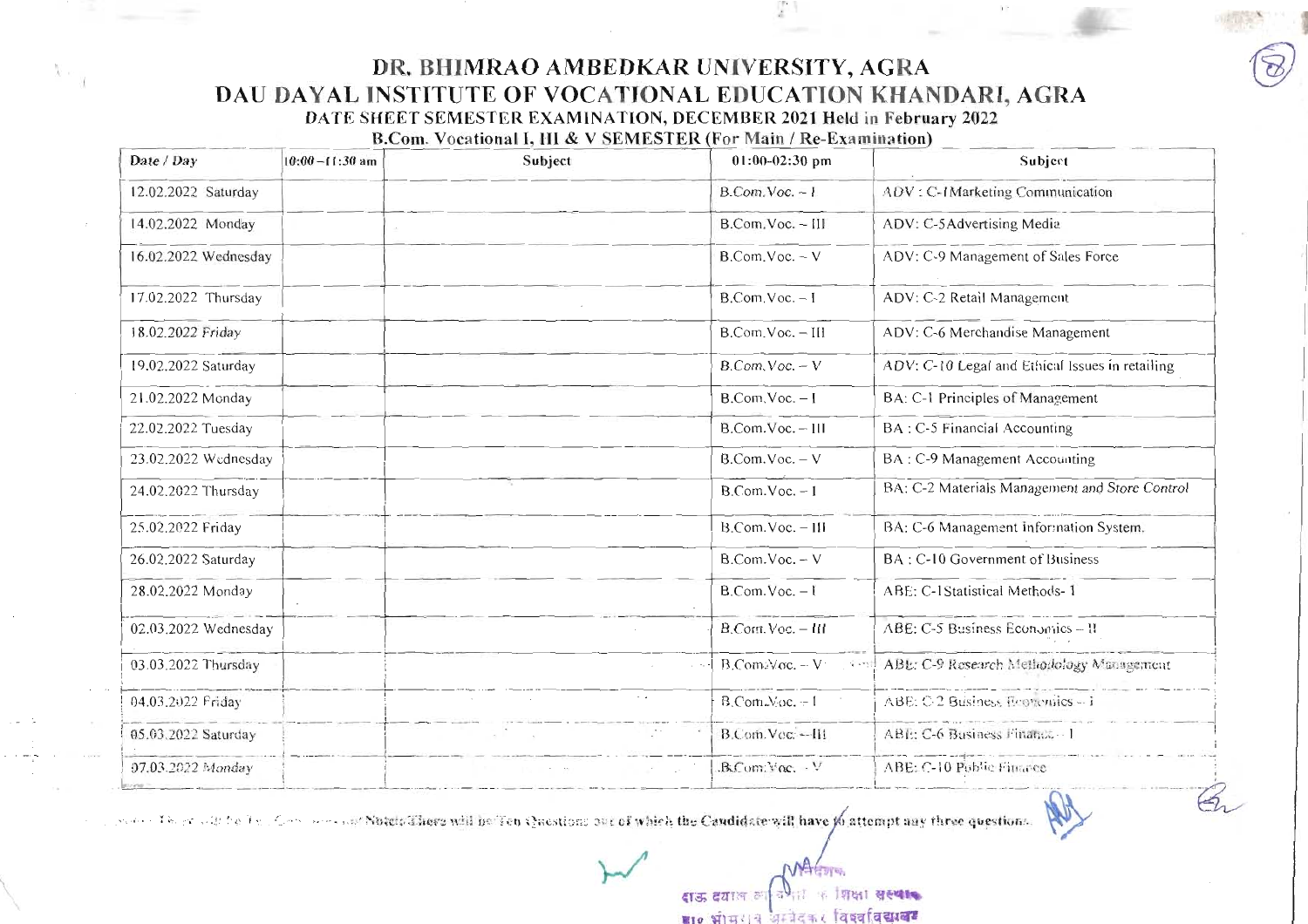

 $\mathcal{N} = \mathcal{N}$ 

M

### DAU DAYAL INSTITUTE OF VOCATIONAL EDUCATION KHANDARI, AGRA

### DATE SHEET SEMESTER EXAMINATION, DECEMBER 2021 Held in February 2022 (Revised) M.Sc. Electronics & Instrumentation, B.Voc. (MMIT) I & III SEMESTER (For Main & RE Examination)

| Date / Day           | $10:00 - 11:30$ am | Subject | $01:00-02:30$ pm                                              | Subject                                                    |
|----------------------|--------------------|---------|---------------------------------------------------------------|------------------------------------------------------------|
| 12.02.2022 Saturday  |                    |         | $M, Sc. E&I-I$                                                | C-1 Solid State Electronics.                               |
| 14.02.2022 Monday    |                    |         | B.Voc.(MMIT)-III                                              | MMG-3.1: Financial Accounting                              |
| 16.02.2022 Wednesday |                    |         | $M,$ Sc. $E&I - III$<br>$B.Voc.(MMIT) - I RE-$<br><b>EXAM</b> | C-7 Optoelectronics<br>MMG-1.2: Principles of Management   |
| 17.02.2022 Thursday  |                    |         | $M, Sc. E&I - I$                                              | C-2 Digital Electronics & Microprocessor                   |
| 18.02.2022 Friday    |                    |         | B.Voc.(MMIT) -III                                             | MMG-3.2: Basics of Management<br>Information System        |
| 19.02.2022 Saturday  |                    |         | $M, Sc. E&I - III$                                            | C-8 Communication Electronics                              |
| 21.02.2022 Monday    |                    |         | $M, Sc. E&I - I$                                              | C-3 Instrumentation Technology                             |
| 22.02.2022 Tuesday   |                    |         | B.Voc.(MMIT) -III                                             | MMG-3.3: Advertising Law                                   |
| 23.02.2022 Wednesday |                    |         | $M, Sc. E&I - III$<br>B.Voc.(MMIT) -I RE-<br><b>EXAM</b>      | C-9 Power Electronics<br>MMS-1.6 : Sales Management        |
| 24.02.2022 Thursday  |                    |         | B.Voc.(MMIT) -III                                             | MMS-3.4 : Retails Marketing                                |
| 25.02.2022 Friday    |                    |         | B.Voc.(MMIT) -III                                             | MMS- 3.5 : Advertising & Sales Promotion                   |
| 26.02.2022 Saturday  |                    |         | B.Voc.(MMIT) -III                                             | MMS-3.6: Retails & Distribution<br>Management<br>$\bigcap$ |

Note: There will be Ten Questions out of which the Candidate will have to attempt any three questions.

 $40.7, 120$ 

दाऊ दयाल कथिन गिक्षा संस्थान डा० भीम खबे अम्बेदक विकासिद्यालय FIRST 20171-282.10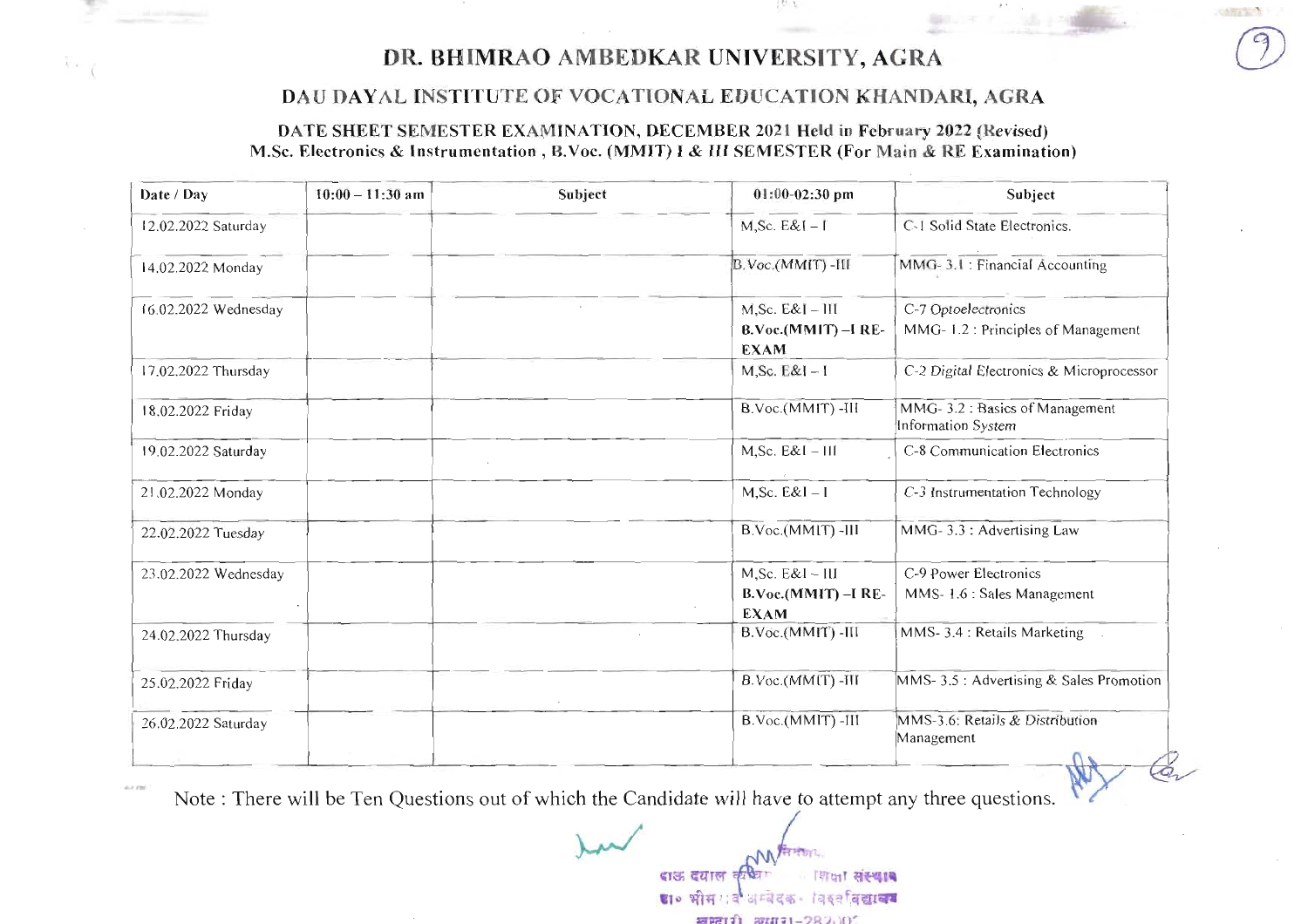DR. BHIMRAO AMBEDKAR UNIVERSITY, AGRA DATE SHEET SEMESTER EXAMINATION, DECEMBER 2021 Held in February 2022

2

m

B.Com (E-Com) I, III. V SEMESTER (For Main / Re Exam.)

| Date / Day              | $10:00 - 11:30$ am       | Subject                                                | $01:00-02:30$ pm                      | Subject                                      |
|-------------------------|--------------------------|--------------------------------------------------------|---------------------------------------|----------------------------------------------|
| 12.02.2022<br>Saturday  | <b>B.Com</b> (E-Com) 1   | C 101 E- commerce & Business Strategies.               | B.Com (E=Com) V                       | C 501 Logistics & Distribution<br>Management |
| 14.02.2022<br>Monday    | <b>B.Com (E-Com) III</b> | C 301 Advertising & Personal Selling                   |                                       |                                              |
| 16.02.2022<br>Wednesday | B.Com (E-Com) 1          | C 102 Introduction to Computer<br>Fundamentals & IT    | $B$ . $Con$ <sub>(E</sub> - $Com$ ) V | C 502 Company Account                        |
| 17.02.2022<br>Thursday  | <b>B.Com (E-Com) III</b> | C 302 Industrial Organization & Personal<br>Management |                                       |                                              |
| 18.02.2022<br>Friday    | B.Com (E-Com) I          | C 103 Marketing Communication                          | $B. Com (E-Com) V$                    | C 503 Organization Behaviour                 |
| 22.02.2022<br>Tuesday   | <b>B.Com (E-Com) III</b> | C 303 Web Designing & Publishing                       |                                       |                                              |
| 23.02.2022<br>Wednesday | <b>B.Com (E-Com) I</b>   | C 104 Business Organization                            | B.Com (E-Com) V                       | C 504 Server Side Scripting                  |
| 24.02.2022<br>Thursday  | B.Com (E-Com) III        | C 304 Introduction to Computer Networks                |                                       |                                              |
| 25.02.2022<br>Friday    | B.Com (E-Com) 1          | $C$ 105 Language and Communication                     | B.Com (E-Com) V                       | C 505 Advance Java                           |
| 26.02.2022<br>Saturday  | B.Com (E-Com) III        | C 305 Data Base Management System                      |                                       |                                              |
| 28.02.2022<br>Monday    | B.Com (E-Com) I          | C 106 Principle of Management                          | B.Com (E-Com) V                       | $C$ 506 MIS                                  |
| 02.03.2022<br>Wednesday | B.Com (E-Com) III        | C 306 Visual Basic Programming                         |                                       |                                              |

Note: There will be Ten Questions out of which the Candidate will have to attempt any three questions.

 $\mathcal{L}_{\mathcal{A}}$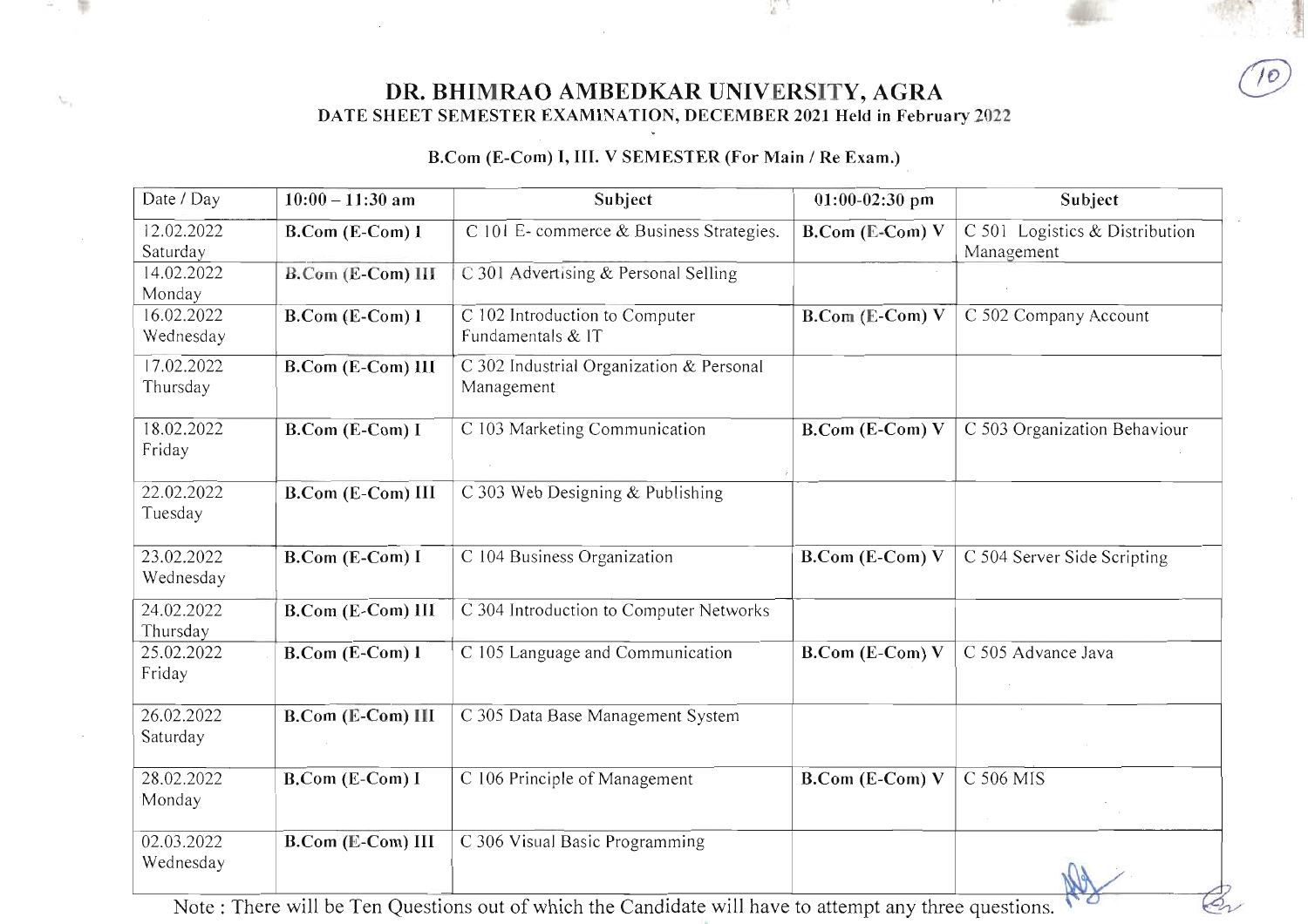$\frac{1}{2}$  ) :

**SANDARY** 

DATE SHEET SEMESTER EXAMINATION, DECEMBER 2021 Held in January 2022 Post Graduate Diploma in Information Technology I SEMESTER (For Main Exam Only)

| Date / Day              | $10:00 - 11:30$ am | Subject                                                              |
|-------------------------|--------------------|----------------------------------------------------------------------|
| 12.02.2022<br>Saturday  | $PGDIT - I Sem.$   | Paper – 1.1 : Fundamental of Computer $\&$<br>Information Technology |
| 14.02.2022<br>Monday    | $PGDIT - I Sem.$   | Paper $-1.2$ : PC Packages                                           |
| 16.02.2022<br>Wednesday | $PGDIT-I Sem.$     | Paper $-1.3$ : Programming Concept Using C                           |
|                         | $\sim$             | ×.                                                                   |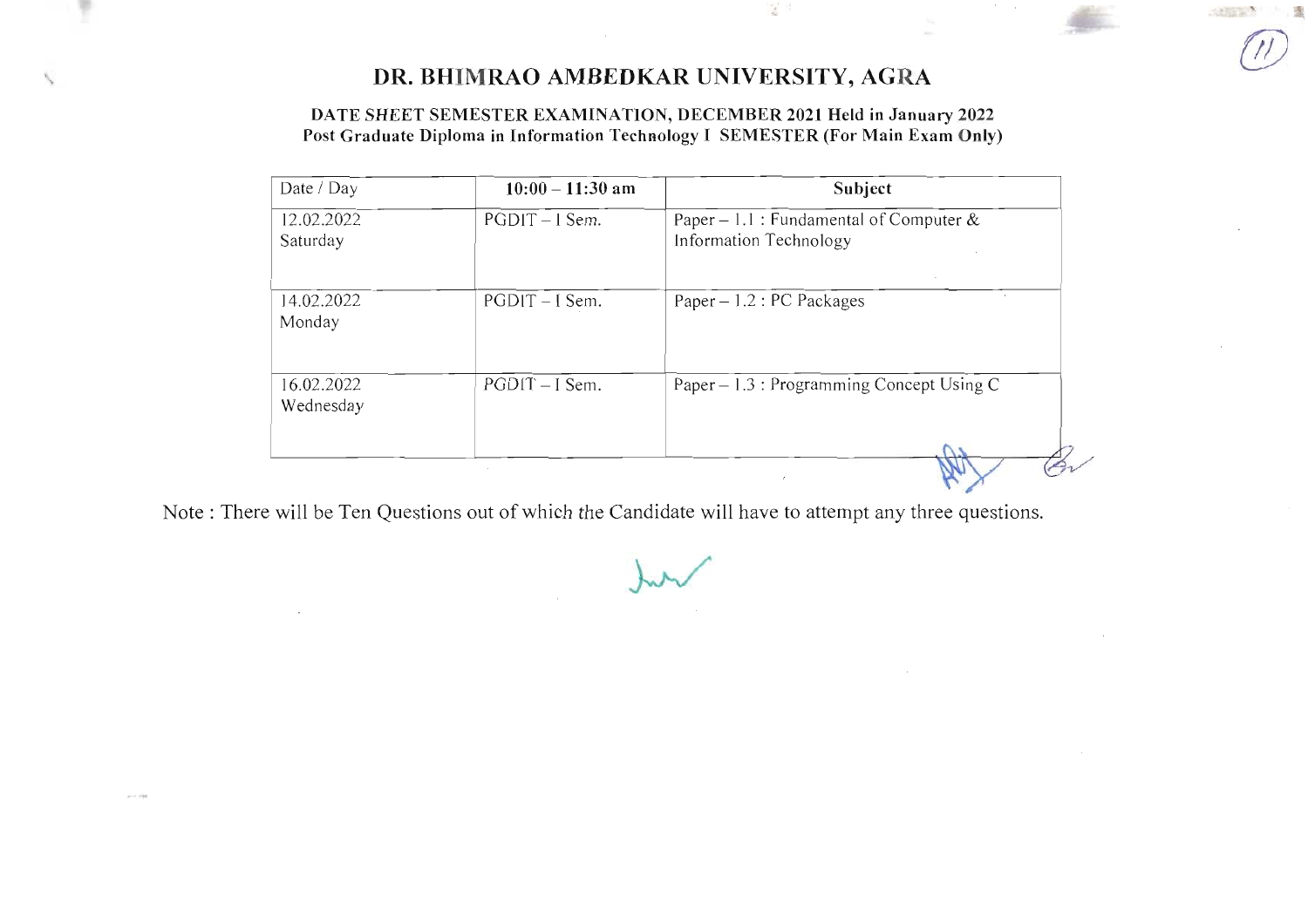12 B

# PGDBM I Semester Examination DECEMBER 2021 (Main & RE) Held in February 2022

| Date / Day              | $10:00 - 11:30$ am | Course/Subject                                    |
|-------------------------|--------------------|---------------------------------------------------|
| 12.02.2022<br>Saturday  | <b>PGDBM I</b>     | Management Concepts and Application -             |
| 14.02.2022<br>Monday    | PGDBM I            | Quantitative Techniques for Management-           |
| 16.02.2022<br>Wednesday | <b>PGDBMI</b>      | Managerial Economics-                             |
| 17.02.2022<br>Thursday  | PGDBM I            | Organization Behaviour and Industrial Psychology- |
| 18.02.2022<br>Friday    | PGDBM I            | Accounting for Managers-                          |
| 22.02.2022<br>Tuesday   | <b>PGDBMI</b>      | Marketing Management-                             |
|                         |                    |                                                   |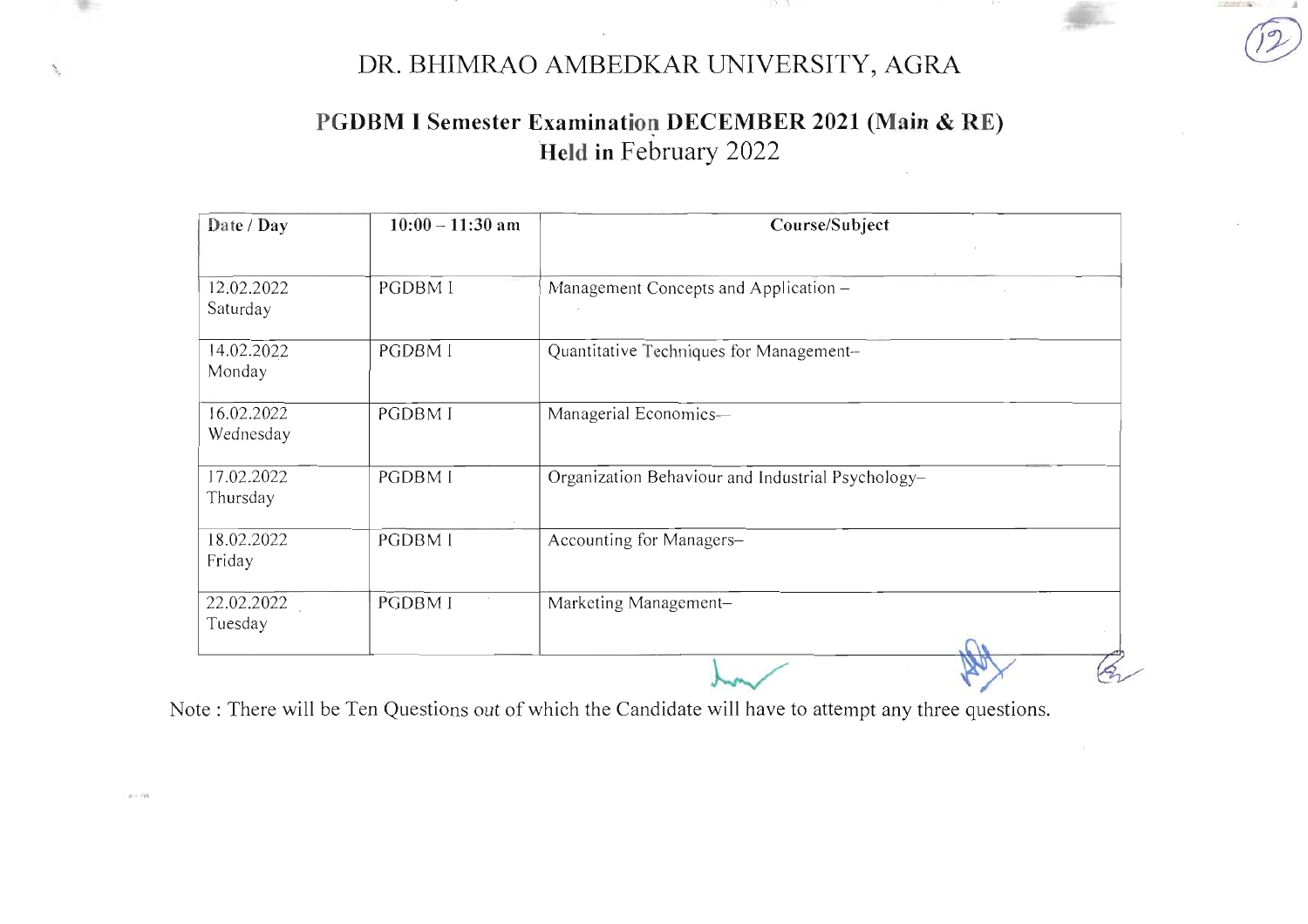**HOLLY** 

### DATE SHEET SEMESTER EXAMINATION, DECEMBER 2021 Held in February 2022

### M.Com I/ III SEMESTER (For Main / Re Students)

| Date / Day                           | $10:00 - 11:30$ am | Subject                                                                                                                       | $01:00-02:30$ pm | Subject                                                                                                                  |
|--------------------------------------|--------------------|-------------------------------------------------------------------------------------------------------------------------------|------------------|--------------------------------------------------------------------------------------------------------------------------|
| 12.02.2022<br>Saturday               | M.Com I            | 101 : Management Concepts &<br>Applications- (Main & RE Exam)<br>101 : Management Concepts &<br>Applications- (RE Exam. Only) | M.Com III        | 301 Organizational Behaviour<br>(Main Exam. Only.)<br>301 : Organizational Behaviour<br>(RE Exam Only)                   |
| 14.02.2022<br>Monday                 | M.Com I            | 102: Business Environment (Main & RE<br>Exam.)<br>102: Marketing Management (RE Exam.<br>Only)                                | M.Com III        | 302: Entrepreneurship & Small Business<br>Development (Main Exam. Only)<br>302: Production Management<br>(RE Exam. Only) |
| 16.02.2022<br>Wednesday              | M.Com I            | 103 : Statistical Analysis - (Main & RE<br>Exam.)<br>103: Management Accounting & Control<br>(RE Exam. Only)                  | M.Com III        | 303: E-Business (Main Exam. Only)<br>303: Research Methodology<br>(RE Exam. Only)                                        |
| 17.02.2022<br>Thursday               | M.Com I            | 104 : Managerial Economics- (Main & RE<br>Exam)<br>104: Managerial Economics (RE Exam.<br>Only)                               | M.Com III        | 304 : Financial Management (Main Exam.<br>Only)<br>304: Integrated Marketing Communication<br>(RE Exam. Only)            |
| 18.02.2022<br>Friday<br>$4 - 1$ (30) | M.Com I            | 105 : Proficiency in English- (Main & RE<br>Exam.)<br>105 : Proficiency in English- (RE Exam.<br>Only)                        | M.Com III        | 305: Advance Excel<br>(Main Exam. Only)<br>305: Advance Excel<br>(RE Exam.Only)                                          |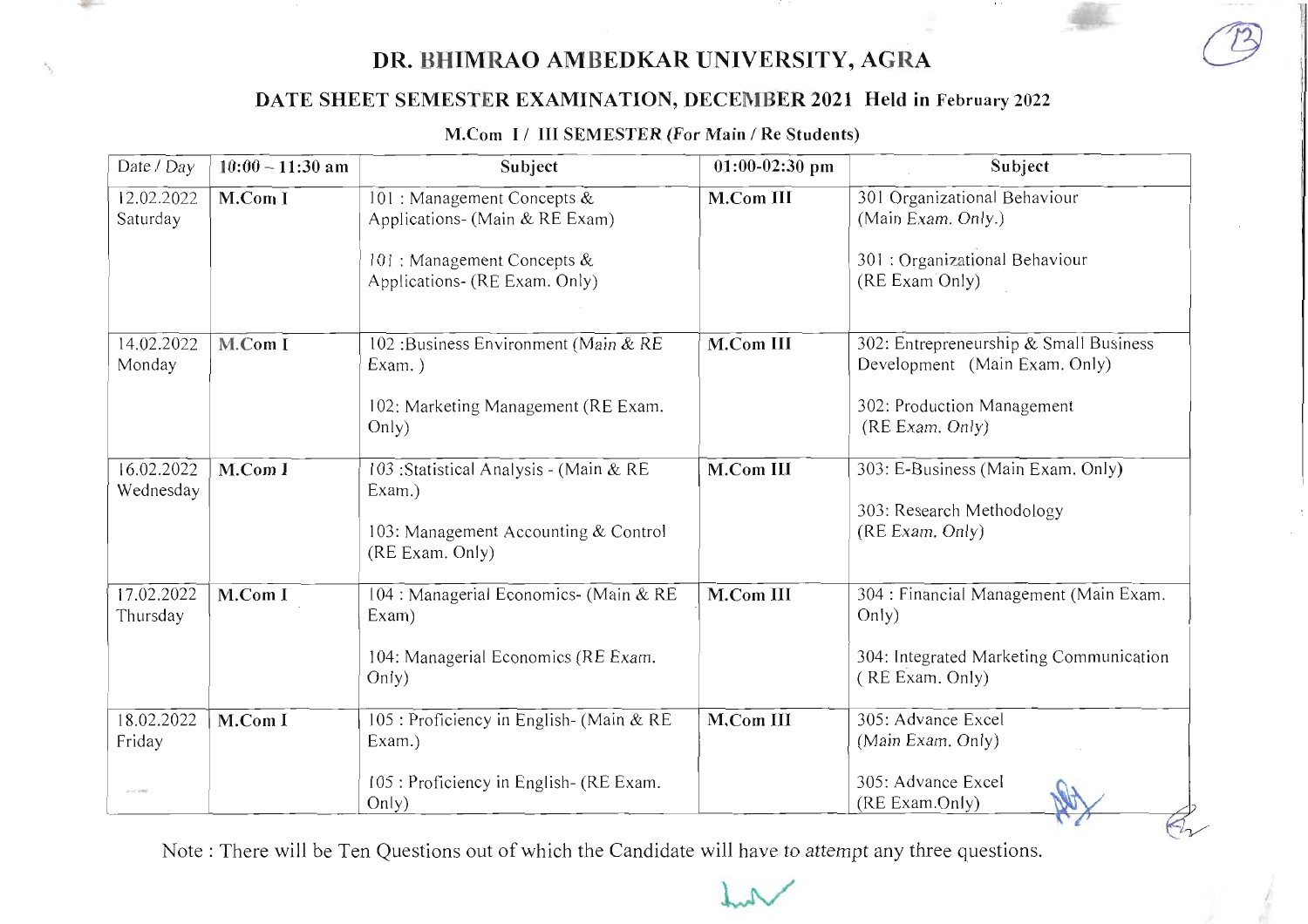### DATE SHEET SEMESTER EXAMINATION, DECEMBER 2021 Held in February 2022

 $S_{\rm c}$ 

### BCA I, III. V SEMESTER (For Main / Re / Ex Students)

| Date / Day                         | $10:00 - 11:30$ am | Subject                                                                                                                                                  | $01:00-02:30$ pm | Subject                                                                                                                                                      |
|------------------------------------|--------------------|----------------------------------------------------------------------------------------------------------------------------------------------------------|------------------|--------------------------------------------------------------------------------------------------------------------------------------------------------------|
| 12.02.2022<br>Saturday             | $BCA - III$        | C-301 : Data Base Management Systems<br>(Main & Re Exam.)<br>BCA-S201: Object Oriented Programming<br>Using $C++$<br>(Old Course Re Exam. Only)          |                  |                                                                                                                                                              |
| 14.02.2022<br>Monday               | $BCA - I$          | C-101 Computer Fundamental & MS Office<br>(Main & RE Exam.)                                                                                              | <b>BCAV</b>      | C-501 Network Security<br>(New Course Main Exam.)<br>BCA-S301 : Introduction to DBMS<br>(Old Course RE Exam. Only)                                           |
| 16.02.2022<br>Wednesday            | $BCA - III$        | C-302: E-Commerce & ERP<br>(Main & Re Exam.)<br>BCA -S201: Data Structure Using C & C++<br>(Old Course Re Exam. Only)                                    |                  |                                                                                                                                                              |
| 17.02.2022<br>Thursday             | <b>BCAI</b>        | C-102 Introduction to Programming Using C<br>(Main & RE Exam.)                                                                                           | <b>BCA V</b>     | $\overline{C-502}$ : Visual Basic . NET<br>(New Course Main Exam.)<br>BCA-S302 : Java Prgramming and Dynamic<br>Webpage Design<br>(Old Course RE Exam. Only) |
| 18.02.2022<br>Friday<br>$\sim$ 100 | $BCA - III$        | C-303: Computer Organization & Architecture<br>(Main & Re Exam.)<br>BCA-S203: Computer Architecture &<br>Assembly Language<br>(Old Course Re Exam. Only) |                  |                                                                                                                                                              |
|                                    |                    |                                                                                                                                                          |                  |                                                                                                                                                              |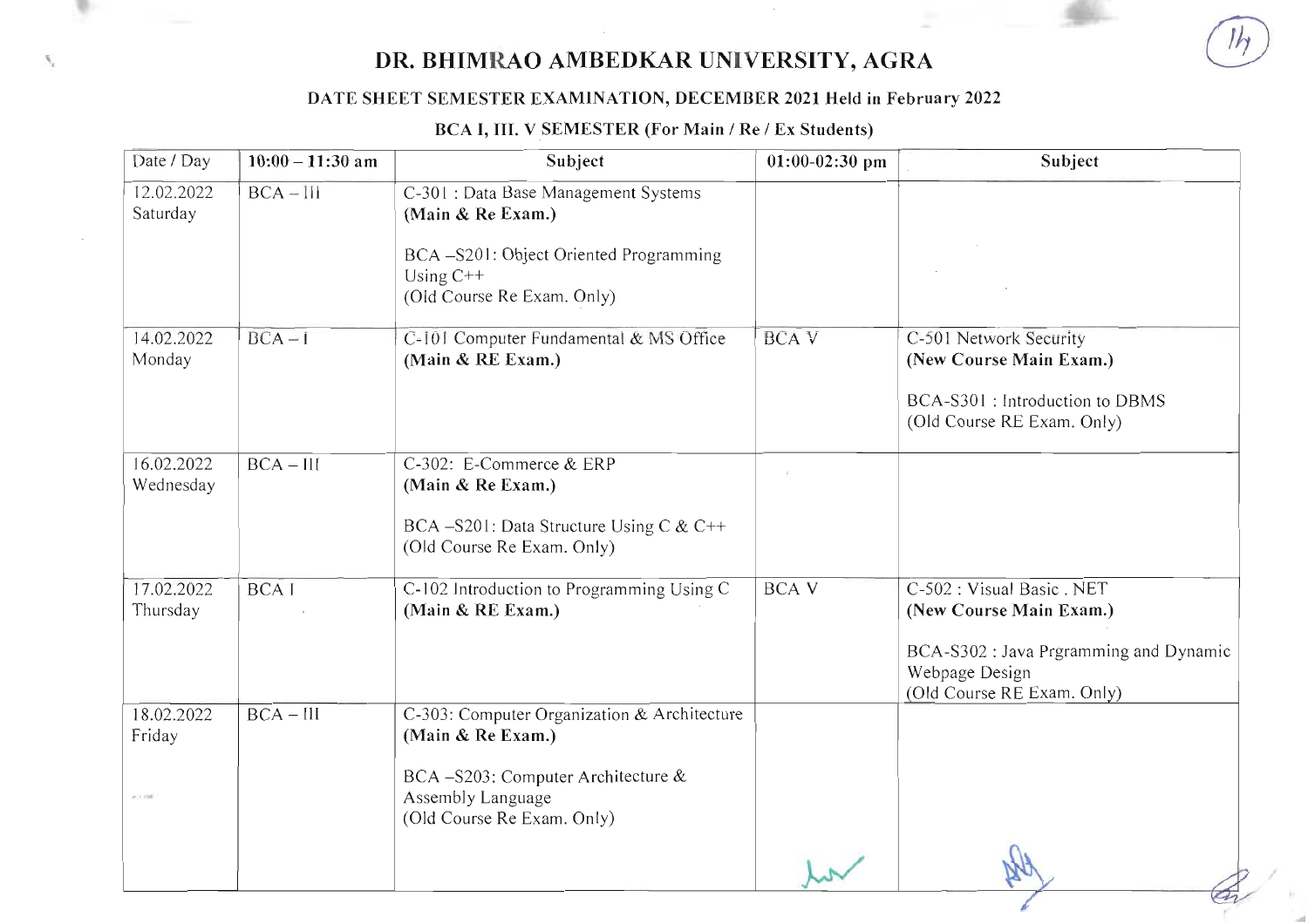| 22.02.2022<br>Tuesday   | $BCA - I$   | C-103 Business Communication & Soft Skill<br>(Main & RE Exam.)                      | <b>BCAV</b> | C-503 : Computer Graphics<br>(New Course Main Exam.)             |
|-------------------------|-------------|-------------------------------------------------------------------------------------|-------------|------------------------------------------------------------------|
|                         |             |                                                                                     |             | BCA-S303 : Computer Network<br>(Old Course RE Exam. Only)        |
| 23.02.2022<br>Wednesday | $BCA - III$ | C-304: Operating System with Case study of<br>UNIX and Windows<br>(Main & Re Exam.) |             |                                                                  |
|                         |             | BCA-S204: Business Economics<br>(Old Course Re Exam. Only)                          |             |                                                                  |
| 24.02.2022<br>Thursday  | $BCA-I$     | C-104 Introduction to HTML - CSS-XML<br>(Main & RE Exam.)                           | <b>BCAV</b> | C-504 : System Analysis & Design<br>(New Course Main Exam.)      |
|                         |             |                                                                                     |             | BCA-S304 : Numerical Methods<br>(Old Course RE Exam. Only)       |
| 25.02.2022<br>Friday    | $BCA - III$ | C-305: Statistical Methods and Application<br>(Main & Re Exam.)                     |             |                                                                  |
|                         |             | BCA -S205: Elements of Statistics<br>(Old Course Re Exam. Only)                     |             |                                                                  |
|                         |             |                                                                                     |             |                                                                  |
| 26.02.2022<br>Saturday  | $BCA - I$   | $C-105$ Mathematics - I<br>(Main & RE Exam.)                                        | <b>BCAV</b> | C-505 Design & Analysis of Algorithms<br>(New Course Main Exam.) |
|                         |             |                                                                                     |             |                                                                  |

 $\frac{1}{2} \left( \frac{1}{2} \right) \left( \frac{1}{2} \right) \left( \frac{1}{2} \right) \left( \frac{1}{2} \right)$ 

 $\sim 4$ 

 $-517002672$ 

Note: There will be Ten Questions out of which the Candidate will have to attempt any three questions.

 $46.0330$ 

天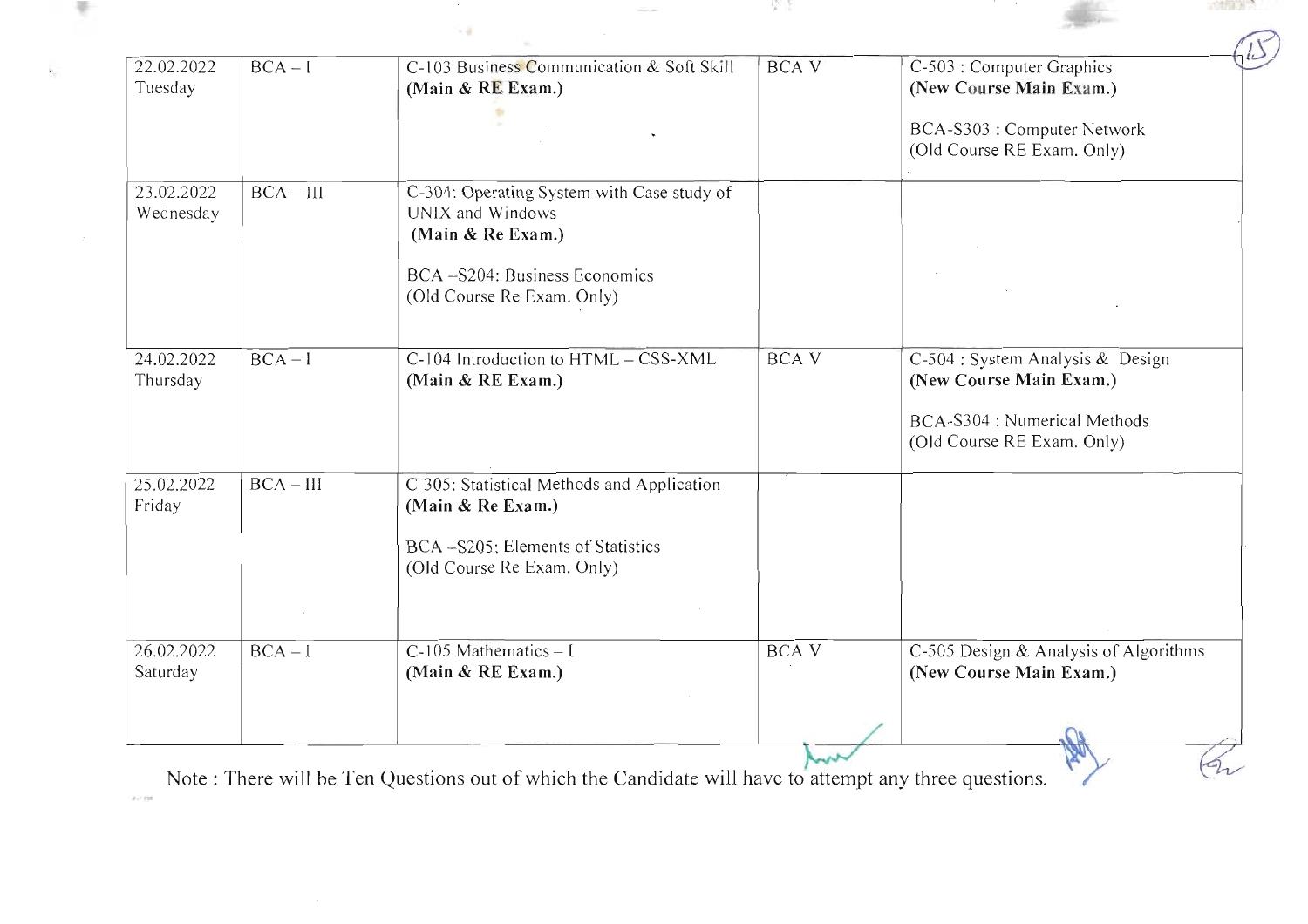$\overline{a}$ 

Schedule of M.Sc. (Ag) Semester Dec -2021 Examination Held in Feb 2022

| <b>DAY</b>              | <b>TIME</b>             | <b>COURSE</b>                    | PAPER CODE                                            | <b>SUBJECT</b>                                                                                 |
|-------------------------|-------------------------|----------------------------------|-------------------------------------------------------|------------------------------------------------------------------------------------------------|
| 12/02/2022              | 10:00 AM to             |                                  | DSC-501 (Dairy Science) / ASC-509 (Animal Science)    | Market Milk                                                                                    |
| Saturday                | 11:30 AM                | M.Sc.(Ag)<br>1 <sup>st</sup> Sem | ENT-501 (Entomology)                                  | Insect Of Morphology                                                                           |
|                         |                         |                                  | GPB-501 (Genetics & Plant Breeding)                   | Principle of Genetics and Cytogenetics                                                         |
|                         |                         |                                  | S5AC-501(Soil Science & Agricultural Chemistry        | Soil Mineralogy Genesis, Classifications Survey                                                |
|                         |                         |                                  | AGR-501(Agronomy)                                     | Modern Concepts in Crop Production                                                             |
|                         |                         |                                  | HORT-501 (Horticulture)                               | Production Technology of Winter Season Vegetable                                               |
|                         |                         |                                  | EXT-501 (Agricultural Extension)                      | Development Perspectives of Extension Education                                                |
|                         |                         |                                  | AGECON-501 (Agricultural Economics)                   | Micro Economic Theory and Application                                                          |
| 14/02/2022              | 10:00 AM to             | M.Sc.(Ag)                        | DSC-506 (Dairy Science) /<br>ASC-506 (Animal Science) | Rheology and packaging of milk and milk products<br>Poultry Production and Hatchery Management |
| Monday                  | 11:30 AM                | $3rd$ Sem                        | ENT-507(Entomology)                                   | Intregated insect pest Management                                                              |
|                         |                         |                                  | GPB-507(Genetics & Plant Breeding)                    | Heterosis Breeding                                                                             |
|                         |                         |                                  | SSAC-507(Soil Science & Agricultural Chemistry        | Soil water and air pollution                                                                   |
|                         |                         |                                  | AGR-507(Agronomy)                                     | Principles & Practices of Soil Fertility and Nutrient<br>Management                            |
|                         |                         |                                  | HORT-507 (Horticulture)                               | Propagation and Nursery Management of Horticulture<br>crops                                    |
|                         |                         |                                  | EXT-507(Agricultural Extension)                       | E-Extension                                                                                    |
|                         |                         |                                  | AGECON-507 (Agricultural Economics)                   | Econometries                                                                                   |
|                         |                         |                                  | ASC-502(Animal Science)                               | Fundamental of Animal Nutrition                                                                |
| 16/02/2022<br>Wednesday | 10:00 AM to<br>11:30 AM | M.Sc.(Ag)<br>$1st$ Sem           | ENT-502(Entomology)                                   | Insect Systematic                                                                              |
|                         |                         |                                  | GPB-502(Genetics & Plant Breeding)                    | Principle of Plant Breeding                                                                    |
|                         |                         |                                  | SSAC-502(Soil Science & Agricultural Chemistry)       | Soil Chemistry                                                                                 |
|                         |                         |                                  | AGR-502 (Agronomy)                                    | Principles and Practices of weed Management                                                    |
|                         |                         |                                  | HORT-502 (Horticulture)                               | Landscaping and Ornamental Gardening                                                           |
|                         |                         |                                  | EXT-502 (Agricultural Extension)                      | Development Communication and information Managemen                                            |
| $a = r m^{2}$           |                         |                                  | AGECON-502 (Agricultural Economics)                   | <b>Agricultural Production Economics</b>                                                       |
|                         |                         |                                  | DSC-502 (Dairy Science)                               | Dairy Technology                                                                               |
|                         |                         |                                  |                                                       |                                                                                                |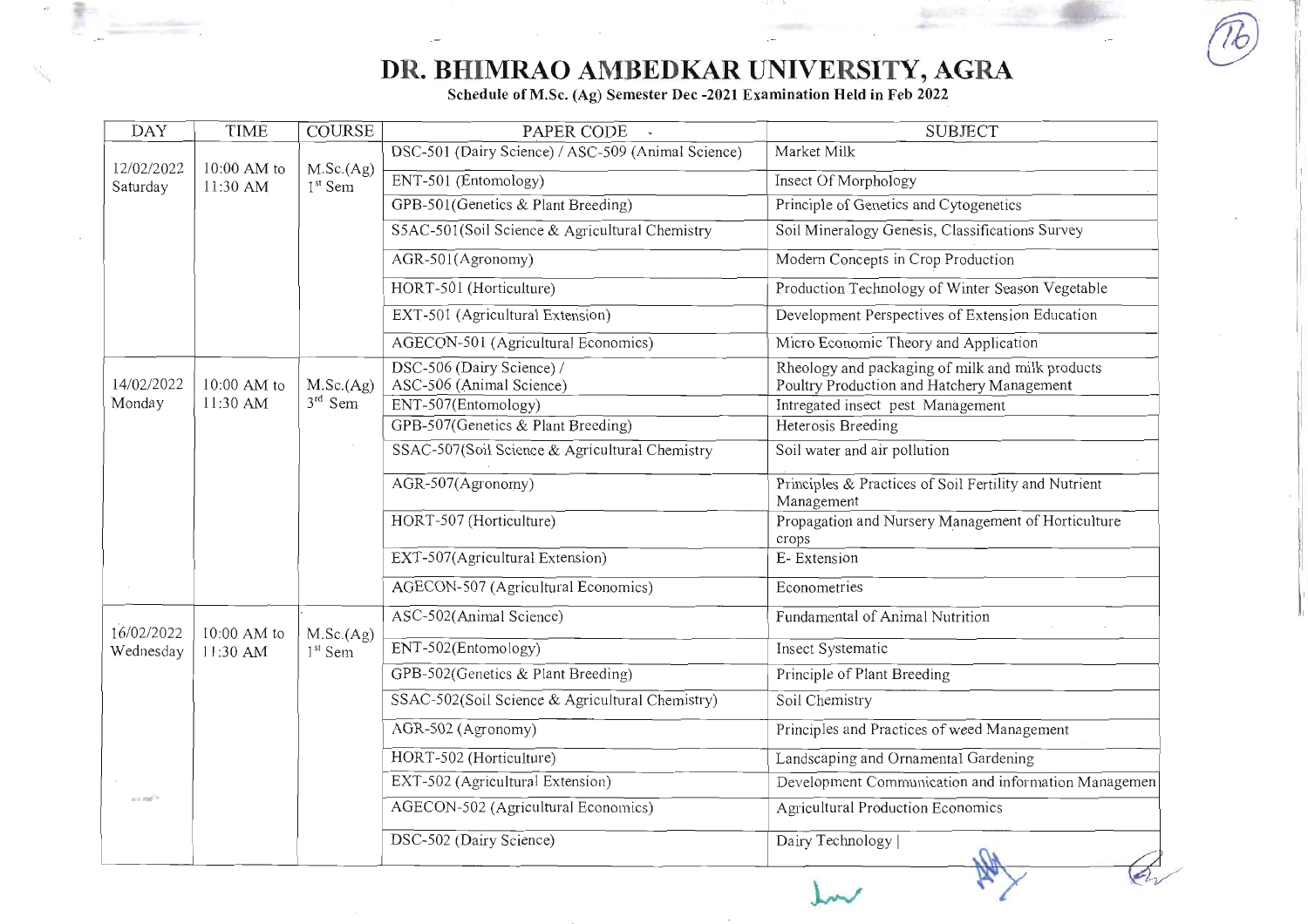|                        |                           |                                  | ASC-507 (Animal Science)                        | Sheep, Goat and Pig Management                                               |
|------------------------|---------------------------|----------------------------------|-------------------------------------------------|------------------------------------------------------------------------------|
| 17/02/2022<br>Thursday | $10:00$ AM to<br>11:30 AM | M.Sc.(Ag)<br>$3rd$ Sem           | ENT-508(Entomology)                             | Pests of field crops                                                         |
|                        |                           |                                  |                                                 |                                                                              |
|                        |                           |                                  | GPB-508(Genetics & Plant Breeding)              | Bio Technology for crop Improvement                                          |
|                        |                           |                                  | SSAC-508(Soil Science & Agricultural Chemistry) | Soil Erosion and conservation                                                |
|                        |                           |                                  | AGR-508 (Agronomy)                              | Dryland Farming and Watershed Management                                     |
|                        |                           |                                  | HORT-508 (Horticulture)                         | Production Technology of plantation Medicinal. Aromatic<br>and species crops |
|                        |                           |                                  | EXT-508(Agricultural Extension)                 | Research methods in Behavioral Science                                       |
|                        |                           |                                  | AGECON-508 (Agricultural Economics)             | Ag. Finance & Project Management                                             |
|                        |                           |                                  | DSC-508 (Dairy Science)                         | Microbilogy of milk and Milk Products                                        |
|                        |                           |                                  | ASC-501 (Animal Science)                        | Basic of Productive and Reproductive Physiology                              |
| 18/02/2022<br>Friday   | 10:00 AM to<br>11:30 AM   | M.Sc.(Ag)<br>1 <sup>st</sup> Sem | ENT-503(Entomology)                             | Insect Anatomy, Physiology and Nutrition                                     |
|                        |                           |                                  | GPB-503 (Genetics & Plant Breeding)             | Principle of Quantitative Genetics                                           |
|                        |                           |                                  | AGR-503(Agronomy)                               | Agronomy of Major Cereals and Pulses                                         |
|                        |                           |                                  | HORT-503 (Horticulture)                         | Tropical and Dry land Fruit Production                                       |
|                        |                           |                                  | EXT-503 (Agricultural Extension)                | Diffusion and Adaption of Innovation                                         |
|                        |                           |                                  | AGECON-503 (Agricultural Economics)             | Agricultural Marketing and Price Analysis                                    |
|                        |                           |                                  | DSC-503(Dairy Science)                          | General Microbiology                                                         |
|                        |                           |                                  | ASC-510 (Animal Science)                        | Shelter Management                                                           |
| 22/02/2022<br>Tuesday  | $10:00$ AM to<br>11:30 AM | M.Sc.(Ag)<br>$3rd$ Sem           | ENT-509(Entomology)                             | Vertebrate pest Management                                                   |
|                        |                           |                                  | GPB-509 (Genetics & Plant Breeding)             | Breeding for Biotic & Abiotic stress Resistance                              |
|                        |                           |                                  | SSAC-509(Soil Science & Agricultural Chemistry  | Remote Sensing & GIS Technique for Soil and crop<br>studies                  |
|                        |                           |                                  | AGR-509(Agronomy)                               | Advances in crop Growth and productivity                                     |
|                        |                           |                                  | HORT-509 (Horticulture)                         | Breeding of Horticulture Crops                                               |
|                        |                           |                                  | EXT-509 (Agricultural Extension)                | Participatory Method for Technology Development and<br>Transfer              |
| and the "              |                           |                                  | AGECON-509 (Agricultural Economics)             | Rural Marketing                                                              |
|                        |                           |                                  | DSC-507(Dairy Science)                          | Dairy plant management                                                       |

 $\mathbb{C}$ 

꾿